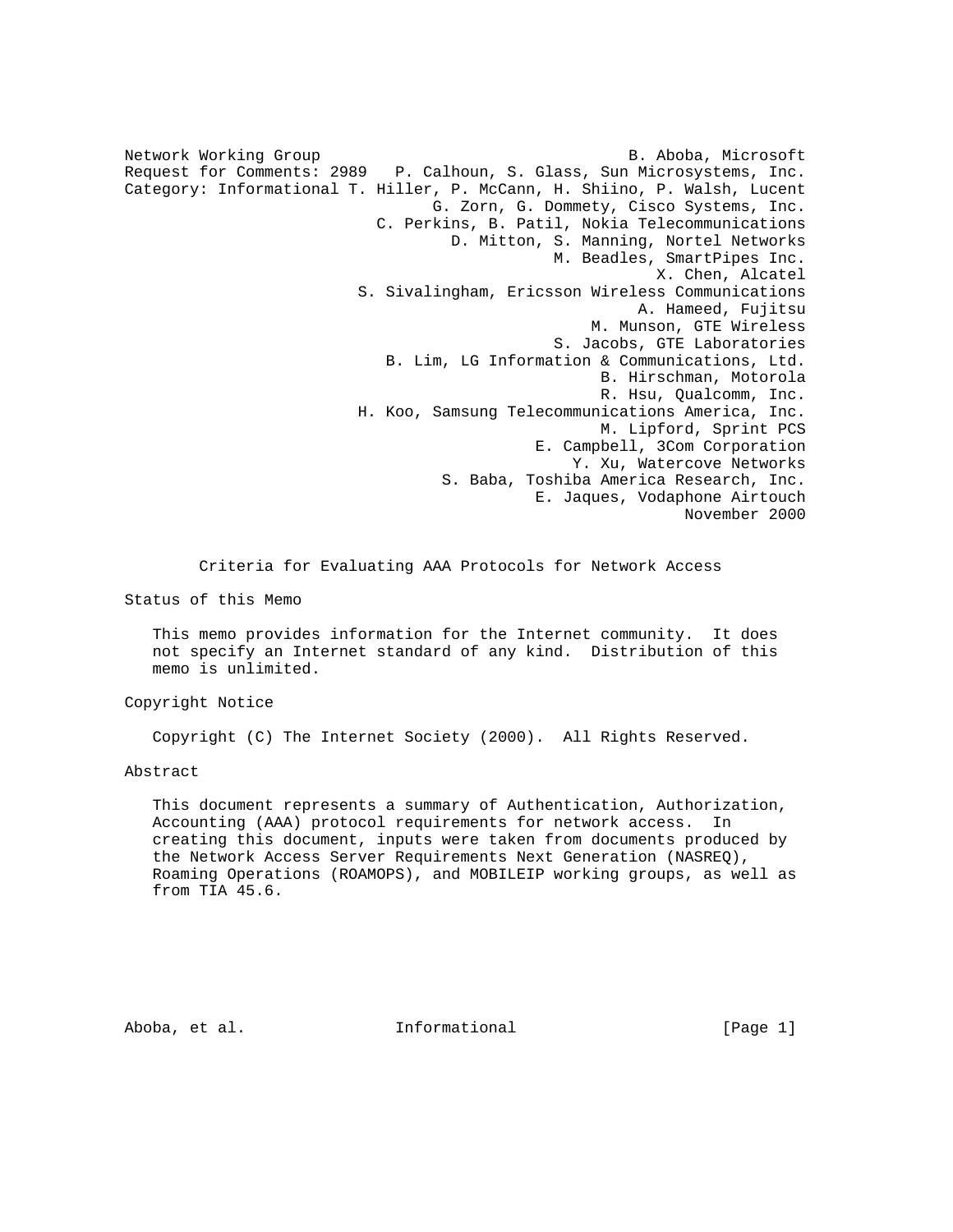This document summarizes the requirements collected from those sources, separating requirements for authentication, authorization and accounting. Details on the requirements are available in the original documents.

## 1. Introduction

 This document represents a summary of AAA protocol requirements for network access. In creating this documents, inputs were taken from documents produced by the NASREQ [3], ROAMOPS [2], and MOBILEIP [5] working groups, as well as from TIA 45.6 [4]. This document summarizes the requirements collected from those sources, separating requirements for authentication, authorization and accounting. Details on the requirements are available in the original documents.

### 1.1. Requirements language

 In this document, the key words "MAY", "MUST, "MUST NOT", "optional", "recommended", "SHOULD", and "SHOULD NOT", are to be interpreted as described in [1].

 Please note that the requirements specified in this document are to be used in evaluating AAA protocol submissions. As such, the requirements language refers to capabilities of these protocols; the protocol documents will specify whether these features are required, recommended, or optional. For example, requiring that a protocol support confidentiality is NOT the same thing as requiring that all protocol traffic be encrypted.

 A protocol submission is not compliant if it fails to satisfy one or more of the MUST or MUST NOT requirements for the capabilities that it implements. A protocol submission that satisfies all the MUST, MUST NOT, SHOULD and SHOULD NOT requirements for its capabilities is said to be "unconditionally compliant"; one that satisfies all the MUST and MUST NOT requirements but not all the SHOULD or SHOULD NOT requirements for its protocols is said to be "conditionally compliant."

Aboba, et al. 10 Informational 1000 [Page 2]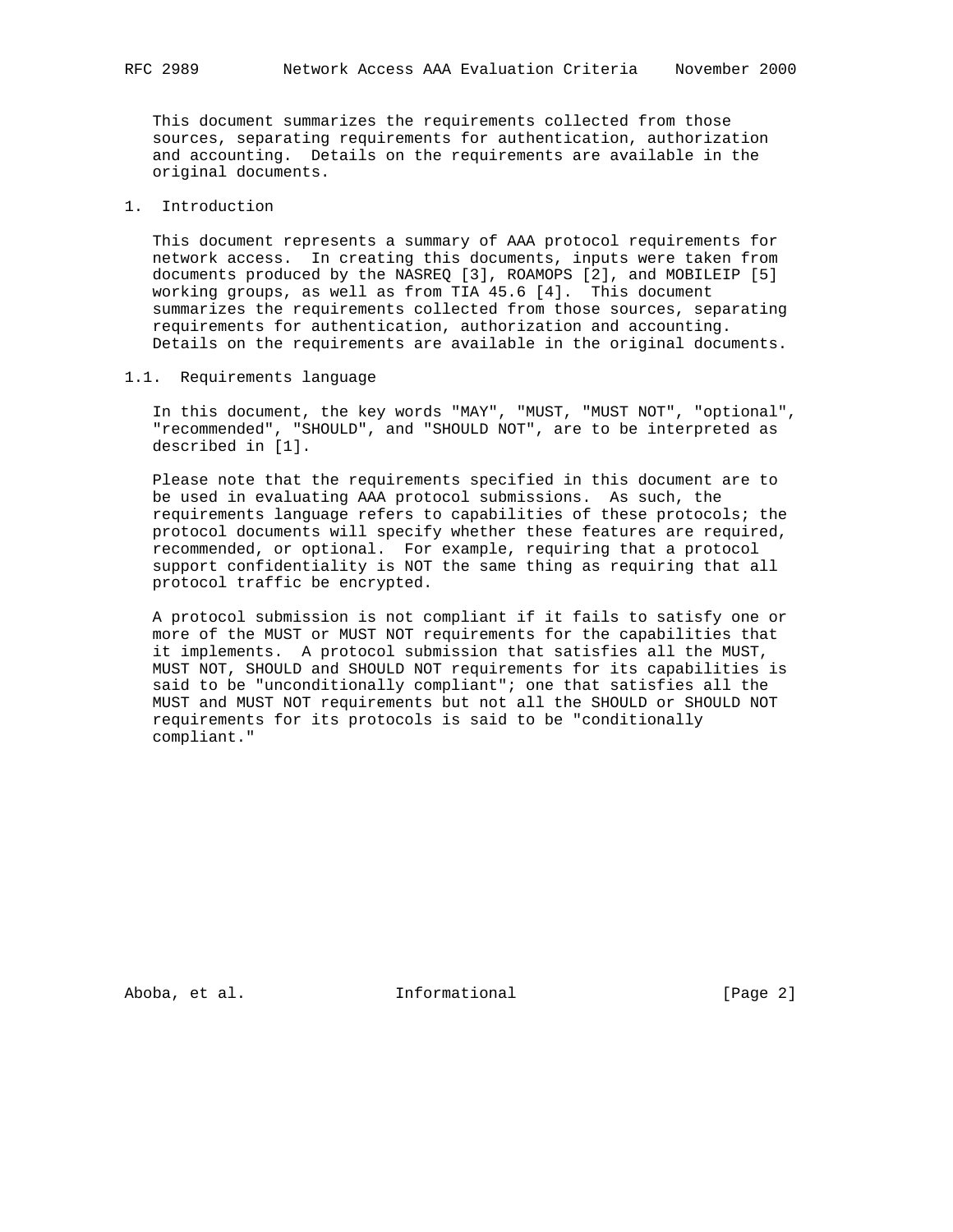## 1.2. Terminology

#### Accounting

 The act of collecting information on resource usage for the purpose of trend analysis, auditing, billing, or cost allocation.

Administrative Domain

 An internet, or a collection of networks, computers, and databases under a common administration. Computer entities operating in a common administration may be assumed to share administratively created security associations.

 Attendant A node designed to provide the service interface between a client and the local domain.

## Authentication

 The act of verifying a claimed identity, in the form of a pre-existing label from a mutually known name space, as the originator of a message (message authentication) or as the end-point of a channel (entity authentication).

#### Authorization

 The act of determining if a particular right, such as access to some resource, can be granted to the presenter of a particular credential.

- Billing The act of preparing an invoice.
- Broker A Broker is an entity that is in a different administrative domain from both the home AAA server and the local ISP, and which provides services, such as facilitating payments between the local ISP and home administrative entities. There are two different types of brokers; proxy and routing.
- Client A node wishing to obtain service from an attendant within an administrative domain.

End-to-End

 End-to-End is the security model that requires that security information be able to traverse, and be validated even when an AAA message is processed by intermediate nodes such as proxies, brokers, etc.

Aboba, et al. **Informational** [Page 3]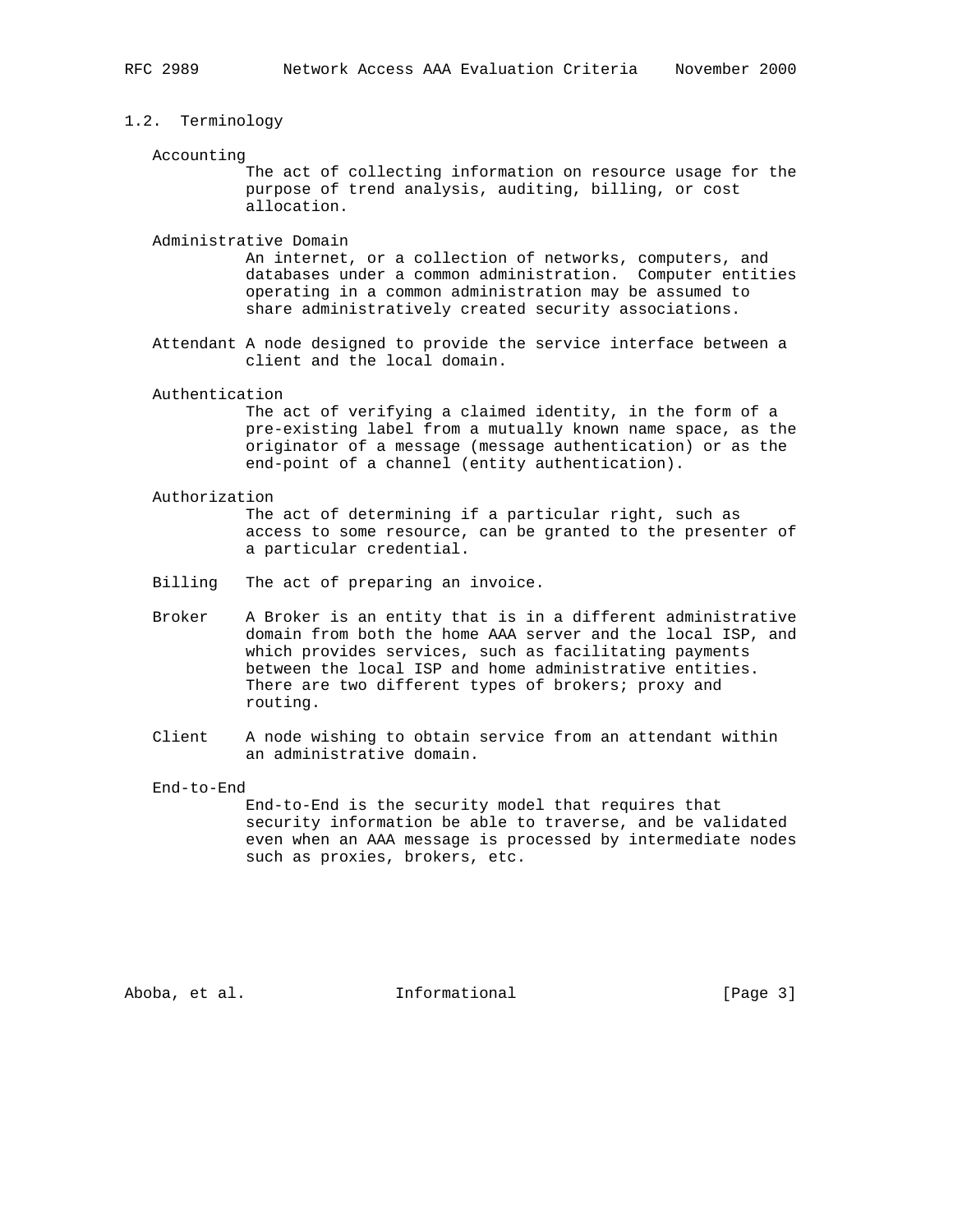### Foreign Domain

 An administrative domain, visited by a Mobile IP client, and containing the AAA infrastructure needed to carry out the necessary operations enabling Mobile IP registrations. From the point of view of the foreign agent, the foreign domain is the local domain.

#### Home Domain

 An administrative domain, containing the network whose prefix matches that of a mobile node's home address, and containing the AAA infrastructure needed to carry out the necessary operations enabling Mobile IP registrations. From the point of view of the home agent, the home domain is the local domain.

### Hop-by-hop

 Hop-by-hop is the security model that requires that each direct set of peers in a proxy network share a security association, and the security information does not traverse a AAA entity.

## Inter-domain Accounting

 Inter-domain accounting is the collection of information on resource usage of an entity within an administrative domain, for use within another administrative domain. In inter-domain accounting, accounting packets and session records will typically cross administrative boundaries.

### Intra-domain Accounting

 Intra-domain accounting is the collection of information on resource within an administrative domain, for use within that domain. In intra-domain accounting, accounting packets and session records typically do not cross administrative boundaries.

## Local Domain

 An administrative domain containing the AAA infrastructure of immediate interest to a Mobile IP client when it is away from home.

 Proxy A AAA proxy is an entity that acts as both a client and a server. When a request is received from a client, the proxy acts as a AAA server. When the same request needs to be forwarded to another AAA entity, the proxy acts as a AAA client.

Aboba, et al. **Informational** [Page 4]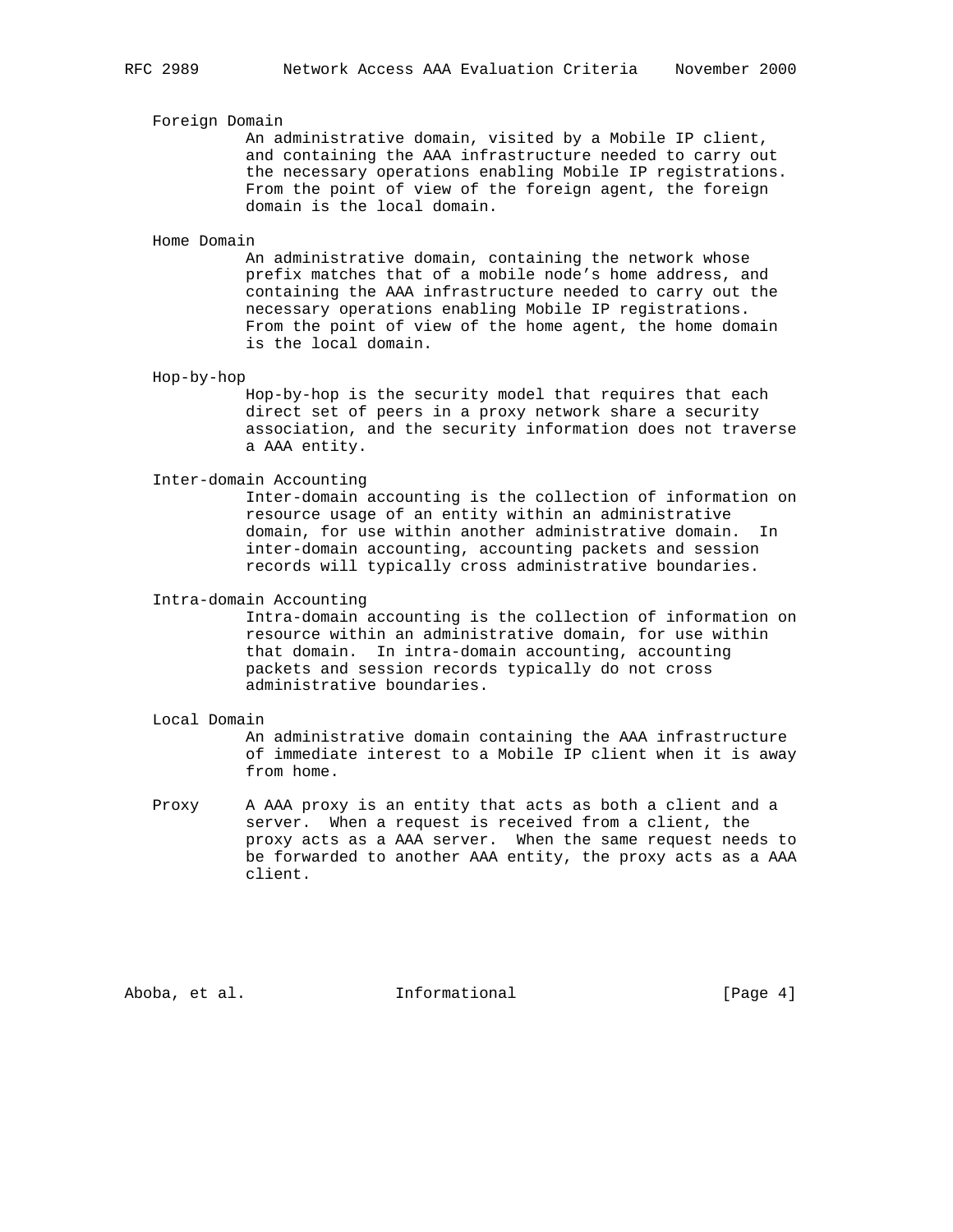### Local Proxy

 A Local Proxy is a AAA server that satisfies the definition of a Proxy, and exists within the same administrative domain as the network device (e.g., NAS) that issued the AAA request. Typically, a local proxy will enforce local policies prior to forwarding responses to the network devices, and are generally used to multiplex AAA messages from a large number of network devices.

Network Access Identifier

 The Network Access Identifier (NAI) is the userID submitted by the client during network access authentication. In roaming, the purpose of the NAI is to identify the user as well as to assist in the routing of the authentication request. The NAI may not necessarily be the same as the user's e-mail address or the user-ID submitted in an application layer authentication.

# Routing Broker

 A Routing Broker is a AAA entity that satisfies the definition of a Broker, but is NOT in the transmission path of AAA messages between the local ISP and the home domain's AAA servers. When a request is received by a Routing Broker, information is returned to the AAA requester that includes the information necessary for it to be able to contact the Home AAA server directly. Certain organizations providing Routing Broker services MAY also act as a Certificate Authority, allowing the Routing Broker to return the certificates necessary for the local ISP and the home AAA servers to communicate securely.

#### Non-Proxy Broker

 A Routing Broker is occasionally referred to as a Non-Proxy Broker.

### Proxy Broker

 A Proxy Broker is a AAA entity that satisfies the definition of a Broker, and acts as a Transparent Proxy by acting as the forwarding agent for all AAA messages between the local ISP and the home domain's AAA servers.

### Real-time Accounting

 Real-time accounting involves the processing of information on resource usage within a defined time window. Time constraints are typically imposed in order to limit financial risk.

Aboba, et al. **Informational** [Page 5]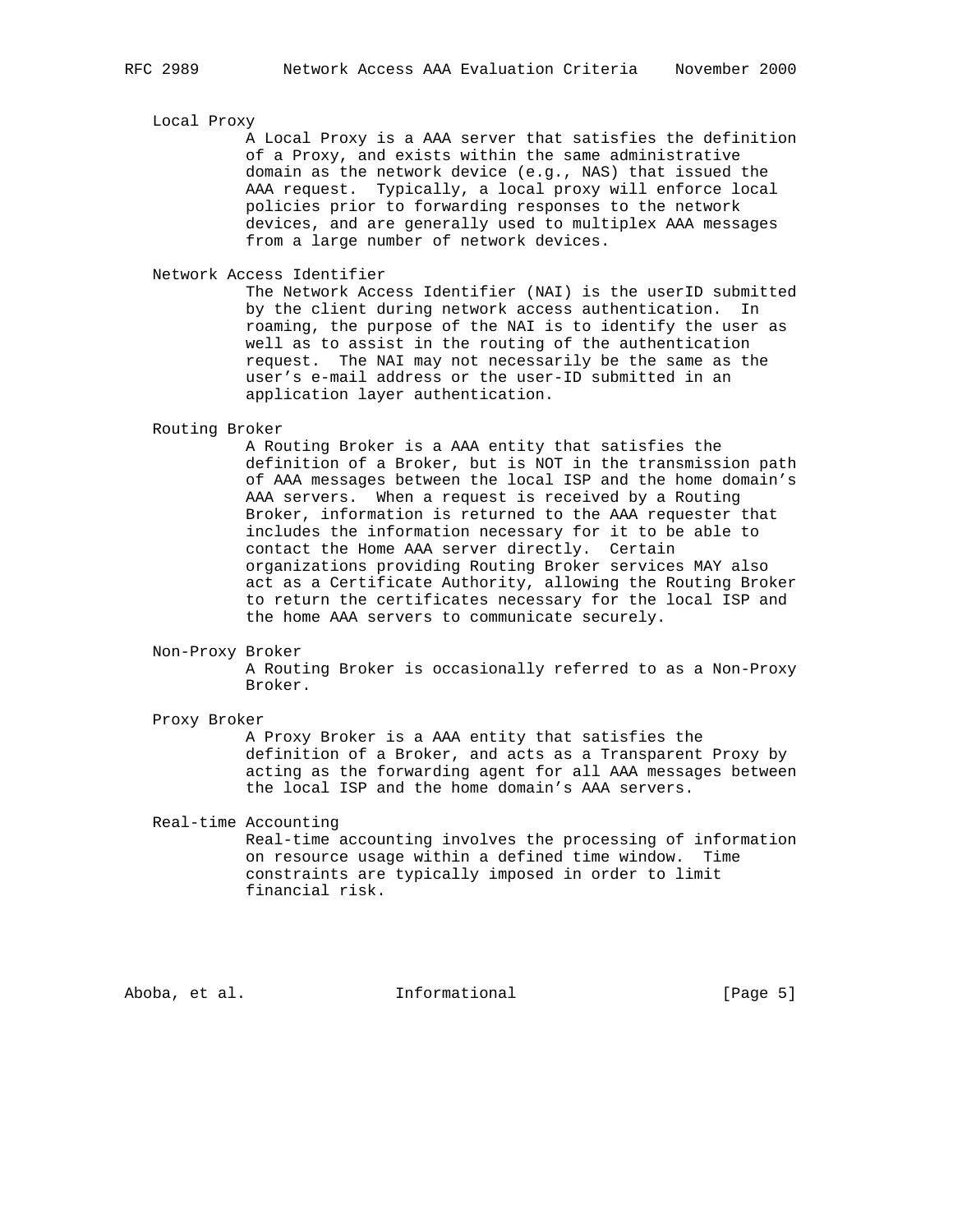## Roaming Capability

 Roaming capability can be loosely defined as the ability to use any one of multiple Internet service providers (ISPs), while maintaining a formal, customer-vendor relationship with only one. Examples of cases where roaming capability might be required include ISP "confederations" and ISP provided corporate network access support.

## Session record

 A session record represents a summary of the resource consumption of a user over the entire session. Accounting gateways creating the session record may do so by processing interim accounting events.

## Transparent Proxy

 A Transparent Proxy is a AAA server that satisfies the definition of a Proxy, but does not enforce any local policies (meaning that it does not add, delete or modify attributes or modify information within messages it forwards).

# 2. Requirements Summary

 The AAA protocol evaluation criteria for network access are summarized below. For details on the requirements, please consult the documents referenced in the footnotes.

Aboba, et al. **Informational** (Page 6)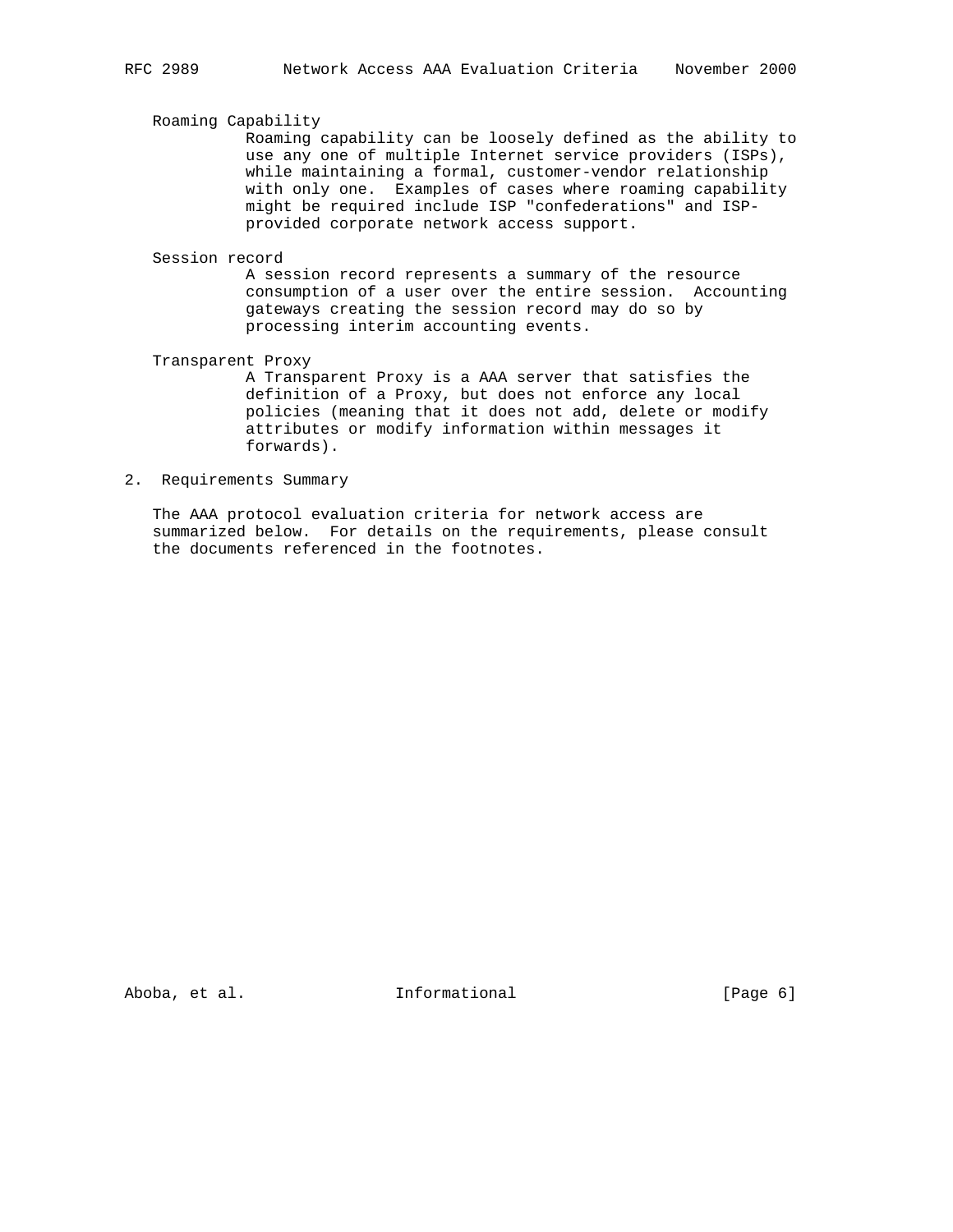# 2.1. General requirements

 These requirements apply to all aspects of AAA and thus are considered general requirements.

| General<br>Reqts.                                                        | ーナーナーナー<br>NASREQ                          | ーナーナーナーナ<br><b>ROAMOPS</b>             | ーナーナーナーナ<br>MOBILE<br>IP |
|--------------------------------------------------------------------------|--------------------------------------------|----------------------------------------|--------------------------|
| Scalability<br>a                                                         | $-+ - + - + - +$<br>М<br>12<br>$- + - + -$ | -+-+-+-+<br>М<br>$\mathbf{3}$          | -+-+-+<br>М<br>30 39     |
| Fail-over<br>b                                                           | M<br>12<br>$- + - + - +$                   | -+-+-+                                 | M<br>31                  |
| Mutual auth<br>AAA client/server<br>$\Gamma$<br>$+ - + - + - +$          | М<br>16                                    |                                        | М<br>30                  |
| Transmission level<br>security<br>d<br>+-+-+-+-+-+-+<br>$-+ - + - + - +$ | -+-+-+                                     | М<br>6<br>$- + - +$                    | S<br>31 39<br>-+-+       |
| Data object<br>Confidentiality<br>e                                      | М<br>26                                    | М<br>6                                 | М<br>40                  |
| Data object<br>Integrity<br>-+-+-+-+-+-+-+-+-+-+                         | -+-+-+-+-<br>М<br>16                       | ーナーナー<br>М<br>6<br>-+-+-+-+-+-+-+-+-+- | ー+ー+<br>М<br>31 39       |
| Certificate transport<br>g                                               | M<br>42                                    |                                        | S/M<br>31, 33/46         |

Aboba, et al. 111formational 1116 [Page 7]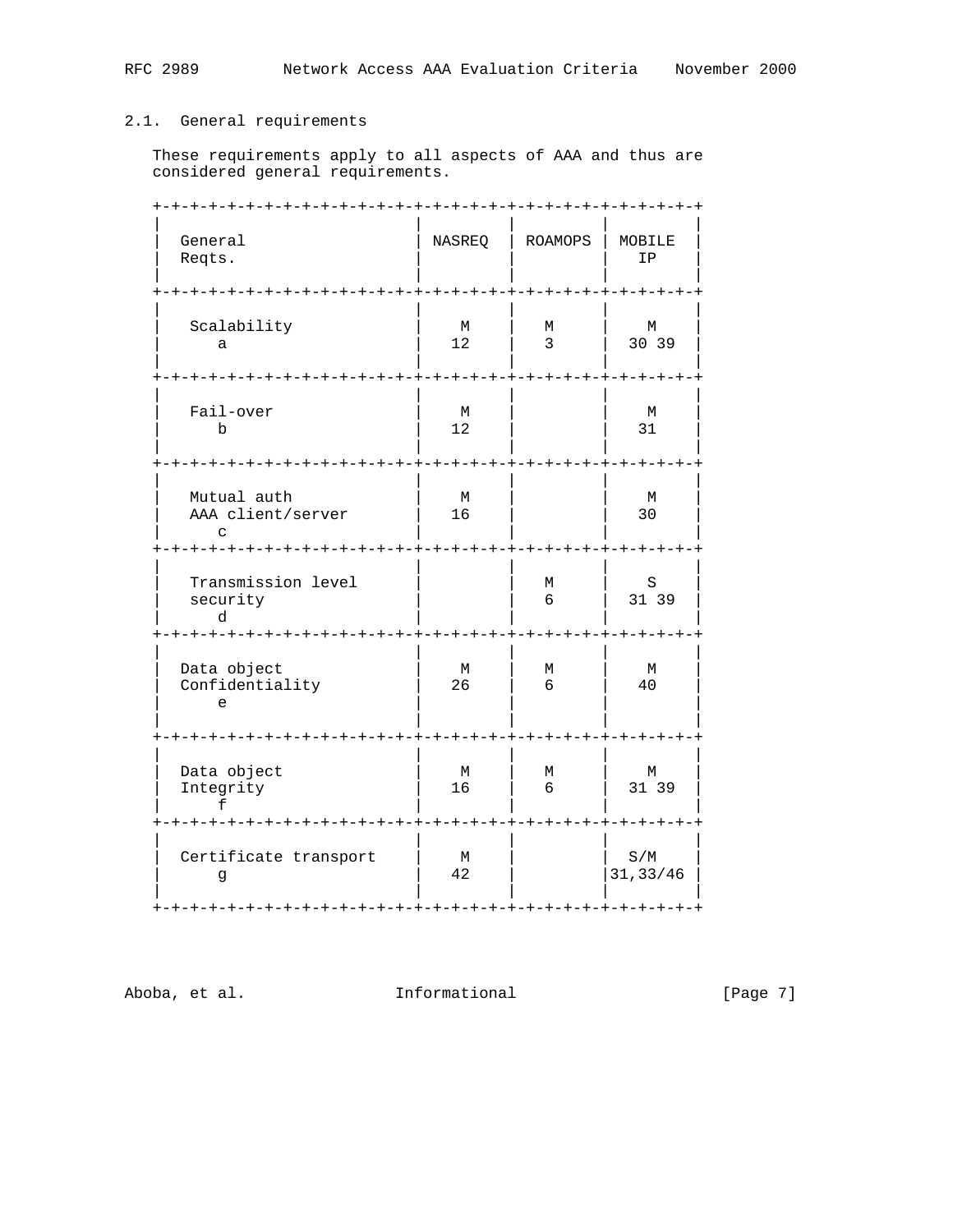| Reliable AAA transport<br>mechanism<br>h                                        | М<br>22 |                   | M<br>31 32 |
|---------------------------------------------------------------------------------|---------|-------------------|------------|
| Run Over IPv4                                                                   | M<br>11 | М<br>$\mathbf{1}$ | M<br>33    |
| Run Over IPv6                                                                   | M<br>11 | $\mathbf{1}$      | S<br>47    |
| Support Proxy and<br>Routing Brokers                                            | M<br>12 |                   | М<br>31 39 |
| Auditability<br>F.                                                              | S<br>25 |                   |            |
| Dual App and Transport<br>Security not required<br>k                            |         | 0<br>6            | M<br>40    |
| Ability to carry<br>service-specific attr.<br>-+-+-+-+-+-+-+-+-+-+-+-+-+-+-+-+- | M<br>43 | <b>-+-+-+-+-+</b> | S<br>31 33 |

Key

M = MUST

S = SHOULD

 $O = \text{MAX}$ 

N = MUST NOT

B = SHOULD NOT

Aboba, et al. 1nformational 1999 [Page 8]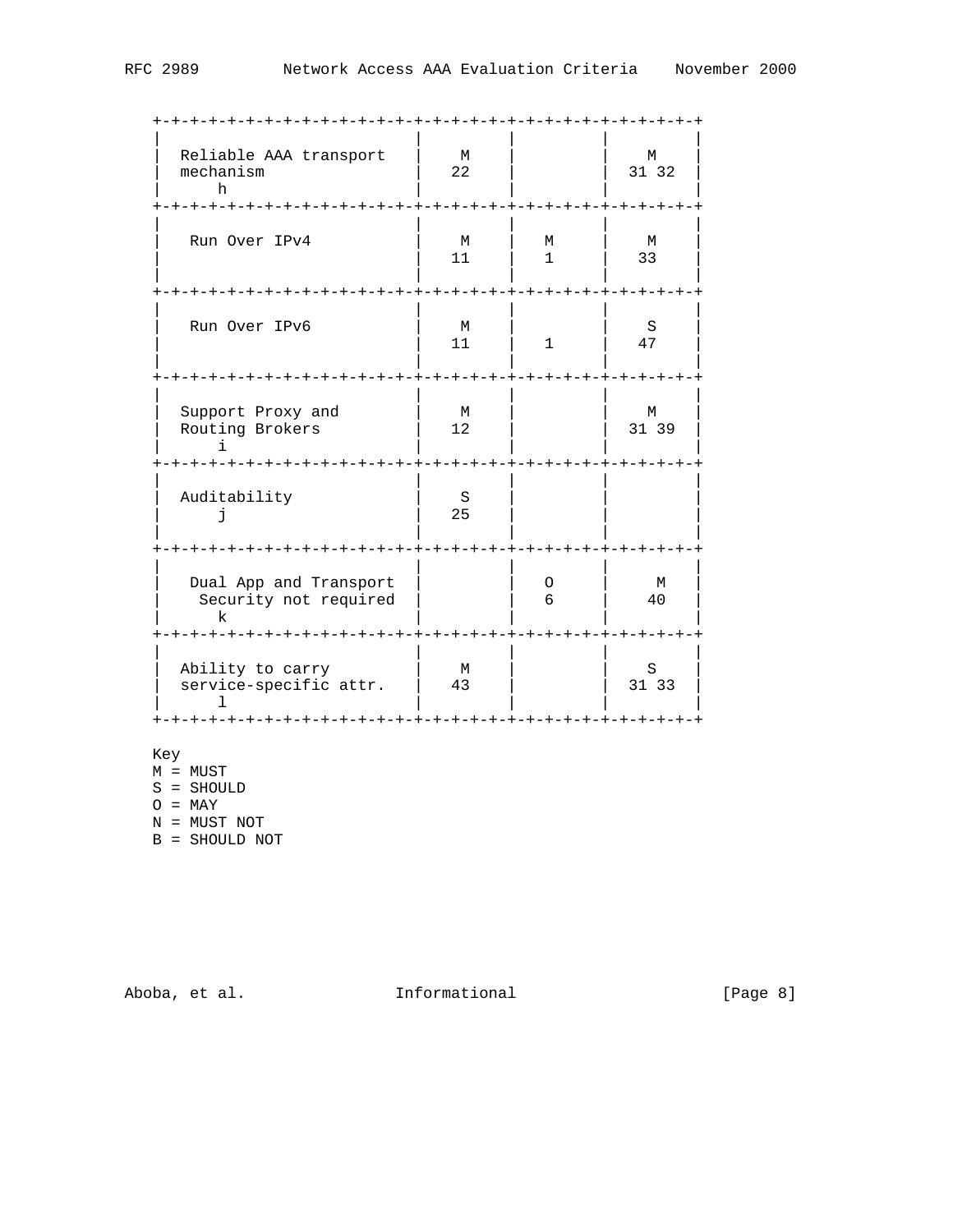# Clarifications

- [a] The AAA protocol must be capable of supporting millions of users and tens of thousands of simultaneous requests. The AAA architecture and protocol MUST be capable of supporting tens of thousands of devices, AAA servers, proxies and brokers.
- [b] In the event of failure to communicate with a given server, the protocol must provide a mechanism to change service to another backup or secondary server.
- [c] This requirement refers to the ability to support mutual authentication between the AAA client and server.
- [d] The AAA protocol requires authentication, integrity protection and confidentiality at the transmission layer. This security model is also referred to as hop-by-hop security, whereas the security is established between two communicating peers. All of the security is removed when the AAA message is processed by a receiving AAA entity.
- [e] The AAA protocol requires confidentiality at the object level, where an object consists of one or more attributes. Object level confidentiality implies that only the target AAA entity for whom the data is ultimately destined may decrypt the data, regardless of the fact that the message may traverse one or more intermediate AAA entities (e.g., proxies, brokers).
- [f] The AAA protocol requires authentication and integrity protection at the object level, which consists of one or more attributes. Object level authentication must be persistent across one or more intermediate AAA entity (e.g., proxy, broker, etc), meaning that any AAA entity in a proxy chain may verify the authentication. This implies that data that is covered by object level security CANNOT be modified by intermediate servers.
- [g] The AAA protocol MUST be capable of transporting certificates. This requirement is intended as an optimization, in lieu of requiring that an out-of-band protocol be used to fetch certificates.
- [h] This requirement refers to resilience against packet loss, including:
	- 1. Hop-by-hop retransmission and fail-over so that reliability does not solely depend on single hop transport retransmission.

Aboba, et al.  $I_n$  Informational (Page 9)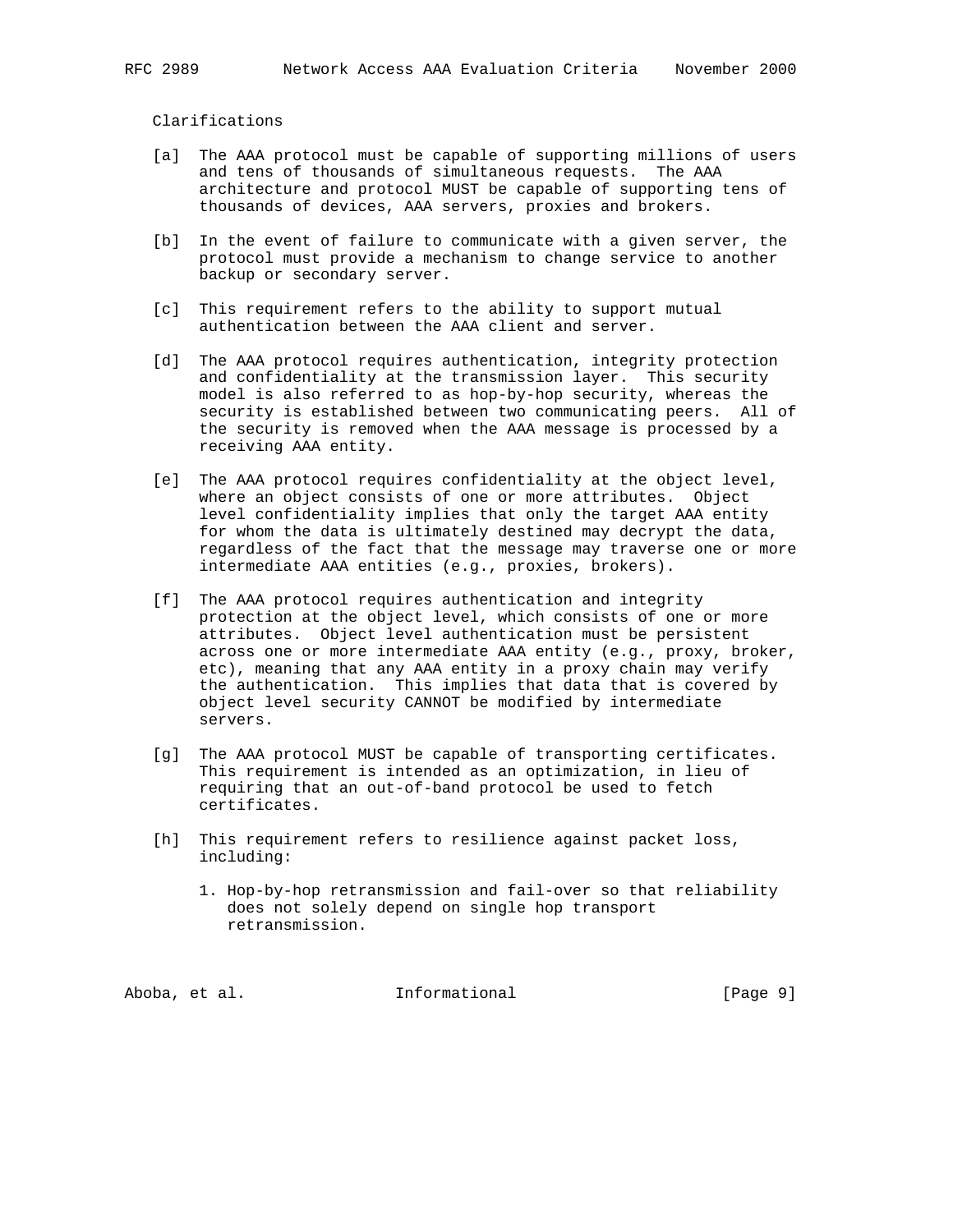- 2. Control of the retransmission mechanism by the AAA application.
- 3. Acknowledgment by the transport that a message was delivered successfully, separate from message semantics or syntax evaluation.
- 5. Piggy-backing of acknowledgments in AAA messages.
- 6. Timely delivery of AAA responses.
- [i] In the Mobile IP AAA architecture, brokers can be in the forwarding path, in which case they act as transparent proxies (proxy brokers). Alternatively, it is also possible to conceive of brokers operating as certifying authorities outside of the forwarding path (routing brokers).
- [j] An auditable process is one in which it is possible to definitively determine what actions have been performed on AAA packets as they travel from the home AAA server to the network device and back.
- [k] The AAA protocol MUST allow communication to be secured. However, the AAA protocol MUST also allow an underlying security service (e.g., IP Security) to be used. When the latter is used, the former MUST NOT be required.
- [l] The AAA protocol MUST be extensible by third parties (e.g., other IETF Working Groups), in order to define attributes that are specific to the service being defined. This requirement simply means that the AAA protocol MUST allow groups other than the AAA WG to define standard attributes.

Aboba, et al. 10 Informational 10 [Page 10]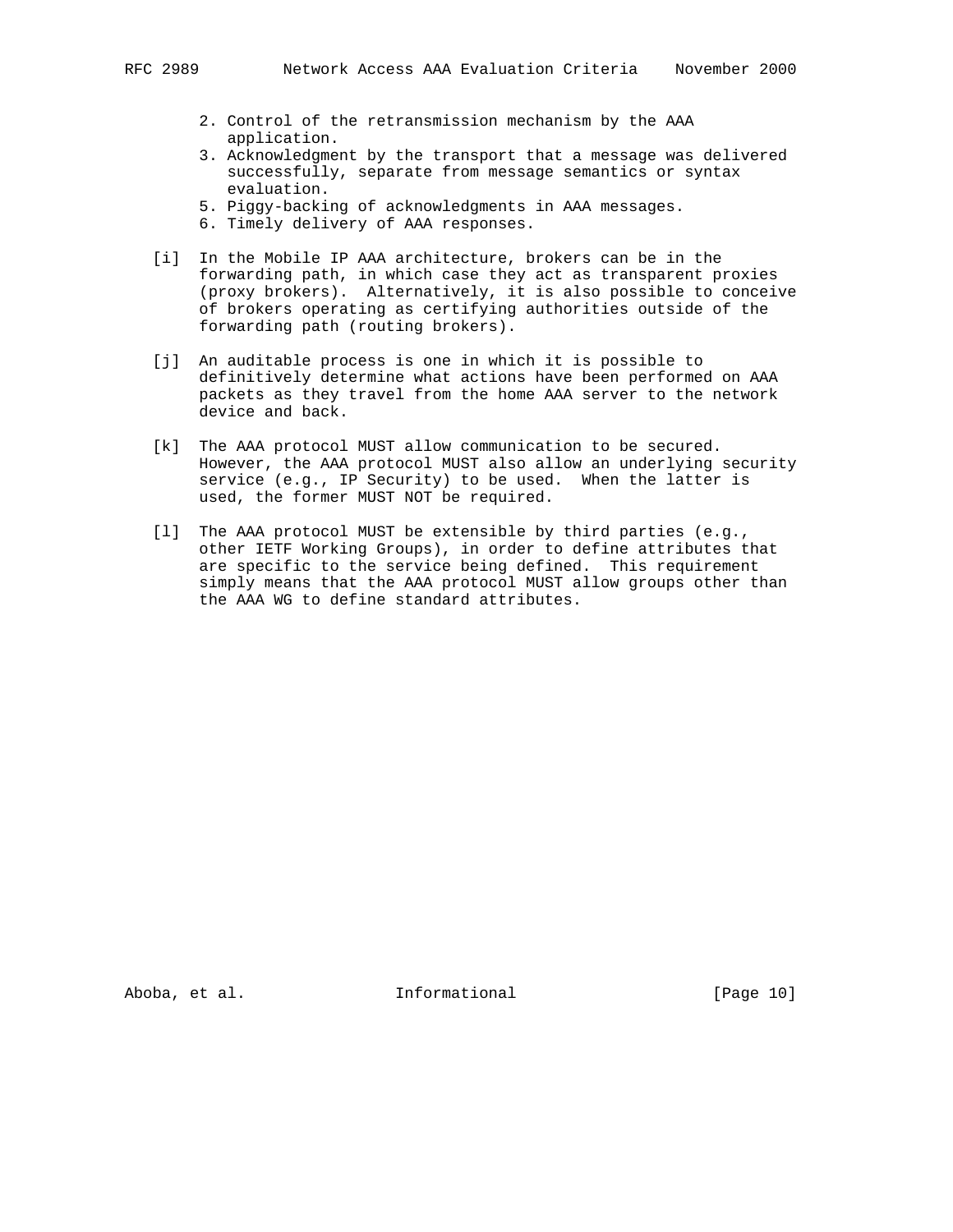# 2.2. Authentication Requirements

| Authentication<br>Reqts.                                                 | <b>NASREQ</b>                   | <b>ROAMOPS</b>                                | - + – + – + – + – +<br>MOBILE<br>IP |
|--------------------------------------------------------------------------|---------------------------------|-----------------------------------------------|-------------------------------------|
| NAI Support<br>a<br>+-+-+-+-+-+-+-+-+-+                                  | М<br>$\mathsf{Q}$<br>-+-+-+-+-+ | М<br>$\overline{a}$<br>-+-+-+-+-+-+-+-+-+-+-+ | S/M<br>32, 34, 39/<br>40            |
| CHAP Support<br>$\mathbf b$<br>+-+-+-+-+-+-+-+-+                         | M<br>10<br>-+-+-+-+-+-+-+-+-+   | М<br>3                                        | -+-+-+                              |
| EAP Support<br>C                                                         | M<br>10                         | S<br>3                                        | ーナーナーナーナ                            |
| PAP/Clear-Text Support<br>d                                              | M<br>26                         | В<br>3                                        |                                     |
| Re-authentication<br>on demand<br>e                                      | M<br>17                         |                                               | S<br>33                             |
| Authorization Only<br>without Authentication<br>f<br>- + – + – + – + – + | М<br>9<br>キーキーキーキー              |                                               |                                     |

Key

M = MUST

S = SHOULD

 $O = \text{MAX}$ 

N = MUST NOT

B = SHOULD NOT

Aboba, et al. 10 Informational 11 [Page 11]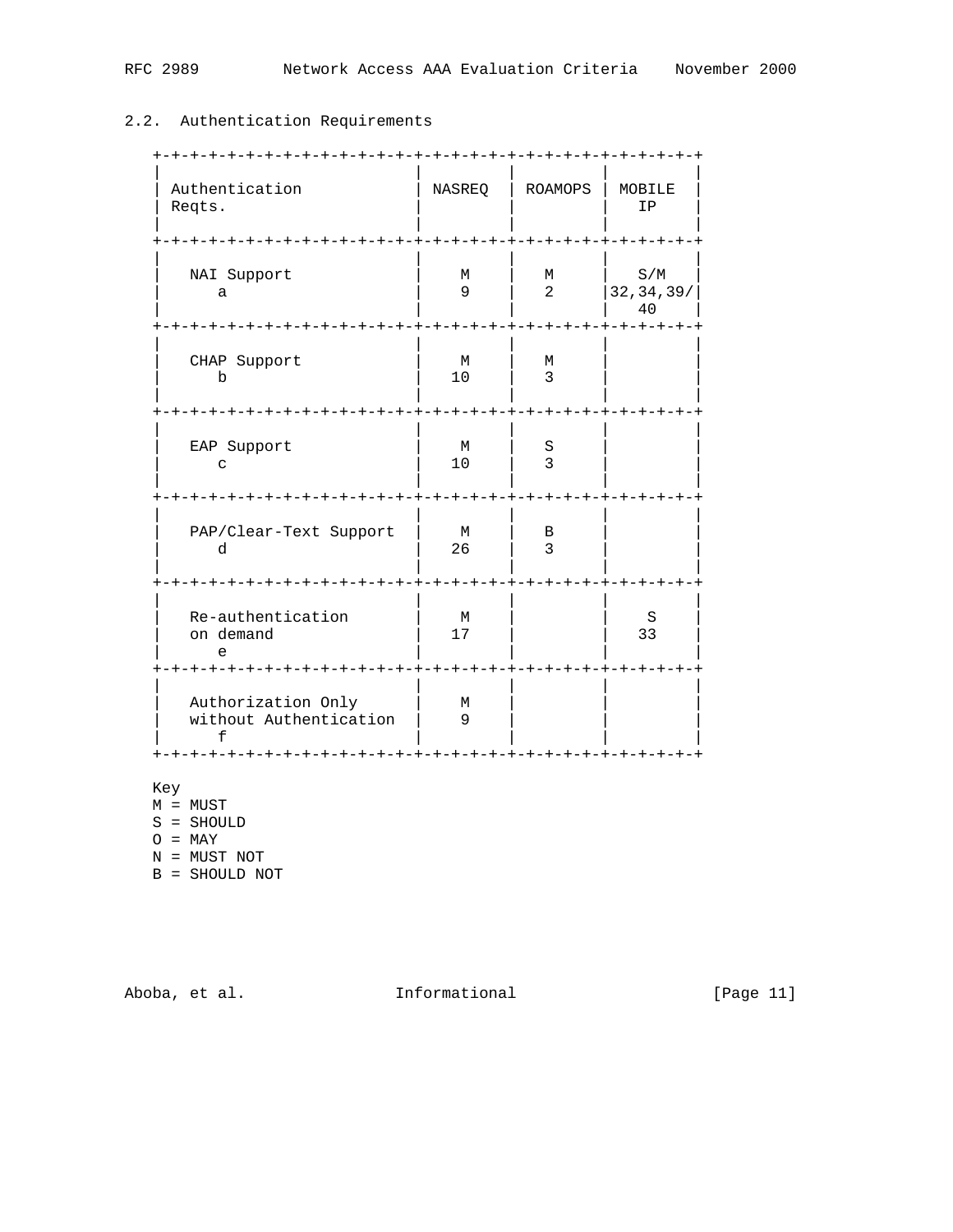Clarifications

- [a] The AAA protocol MUST allow the use of Network Access Identifiers (NAI) [8] to identify users and/or devices.
- [b] The AAA protocol MUST allow CHAP [20] authentication information to be transported. This is commonly used by Network Access Servers that request authentication of a PPP user.
- [c] The AAA protocol MUST allow for Extensible Authentication Protocol (EAP) [14] payload to be transported. Since some EAP authentication mechanisms require more than one round trip, the AAA protocol must allow for such authentication mechanisms to be used. The actual EAP authentication mechanism negotiated MUST be transparent to the AAA protocol. When EAP is used, authentication typically occurs between the user being authenticated and his/her home AAA server.
- [d] While PAP is deprecated, it is still in widespread use for its original intended purpose, which is support of clear-text passwords. As a result, a AAA protocol will need to be able to securely transport clear-text passwords. This includes providing for confidentiality of clear-text passwords traveling over the wire, as well as protecting against disclosure of clear-text passwords to proxies in the forwarding path.
- [e] The AAA protocol MUST allow for a user to be re-authenticated on-demand. The protocol MUST allow for this event to be triggered by either the user, access device (AAA client), or the home or visited AAA server.
- [f] The AAA protocol MUST NOT require that credentials of the user be provided during authorization. The AAA protocol supports authorization by identification or assertion only.

Aboba, et al. **Informational** [Page 12]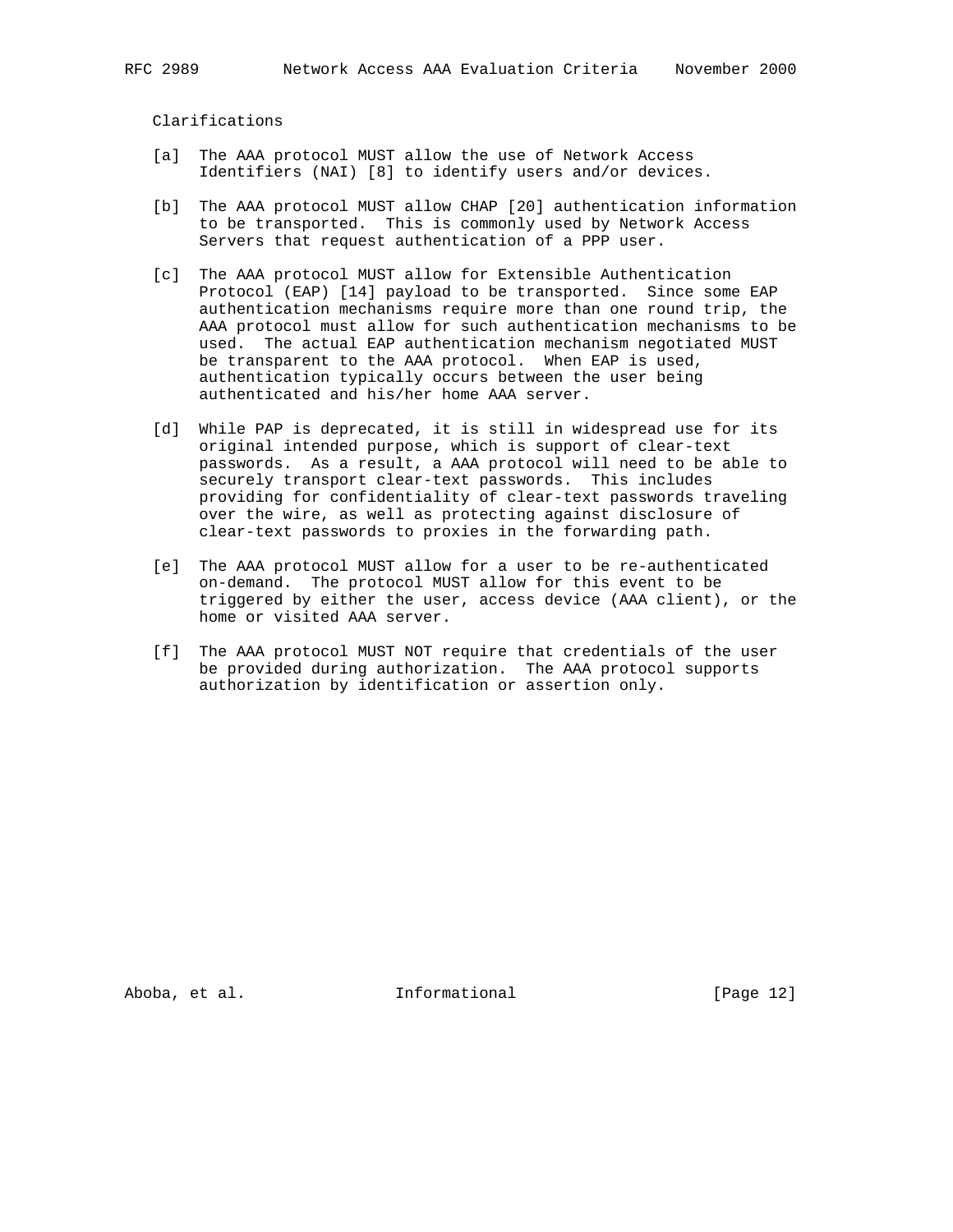# 2.3. Authorization Requirements

| Authorization<br>Reqts.                                             | NASREQ                                                 | ROAMOPS                        | MOBILE<br>IP            |
|---------------------------------------------------------------------|--------------------------------------------------------|--------------------------------|-------------------------|
| Static and Dynamic<br>IPv4/6 Address Assign.<br>a                   | $+ - + - +$<br>М<br>11                                 | $- + - + - +$<br>М<br>5        | $- + - +$<br>М<br>32 36 |
| RADIUS gateway<br>capability<br>b<br>-+-+-+-+-+-+-+-+               | $+ - + - + - +$<br>М<br>44<br>-+-+-+-+-+-+-+-+-+-+-+-+ | $- + - +$<br>М<br>3            | М<br>45<br>-+-+-+--     |
| Reject<br>capability<br>$\sim$<br>+-+-+-+-+<br>-+-+-+-+-+-+-+       | М<br>12                                                | М<br>4<br>$-+ - + - + - + - +$ | M<br>39                 |
| Precludes layer 2<br>tunneling                                      | N<br>11                                                | N<br>5                         |                         |
| Re-Authorization on<br>demand<br>d                                  | М<br>18                                                |                                | S<br>30 33<br>$- + - +$ |
| Support for Access Rules,<br>Restrictions, Filters<br>e<br>-+-+-+-+ | М<br>  11, 19<br>+-+-+-+-+-                            |                                |                         |
| State Reconciliation<br>f                                           | М<br>20                                                |                                |                         |
| Unsolicited Disconnect<br>g                                         | $-+ - + - +$<br>М<br>18                                |                                |                         |

Aboba, et al. 1nformational 1999 [Page 13]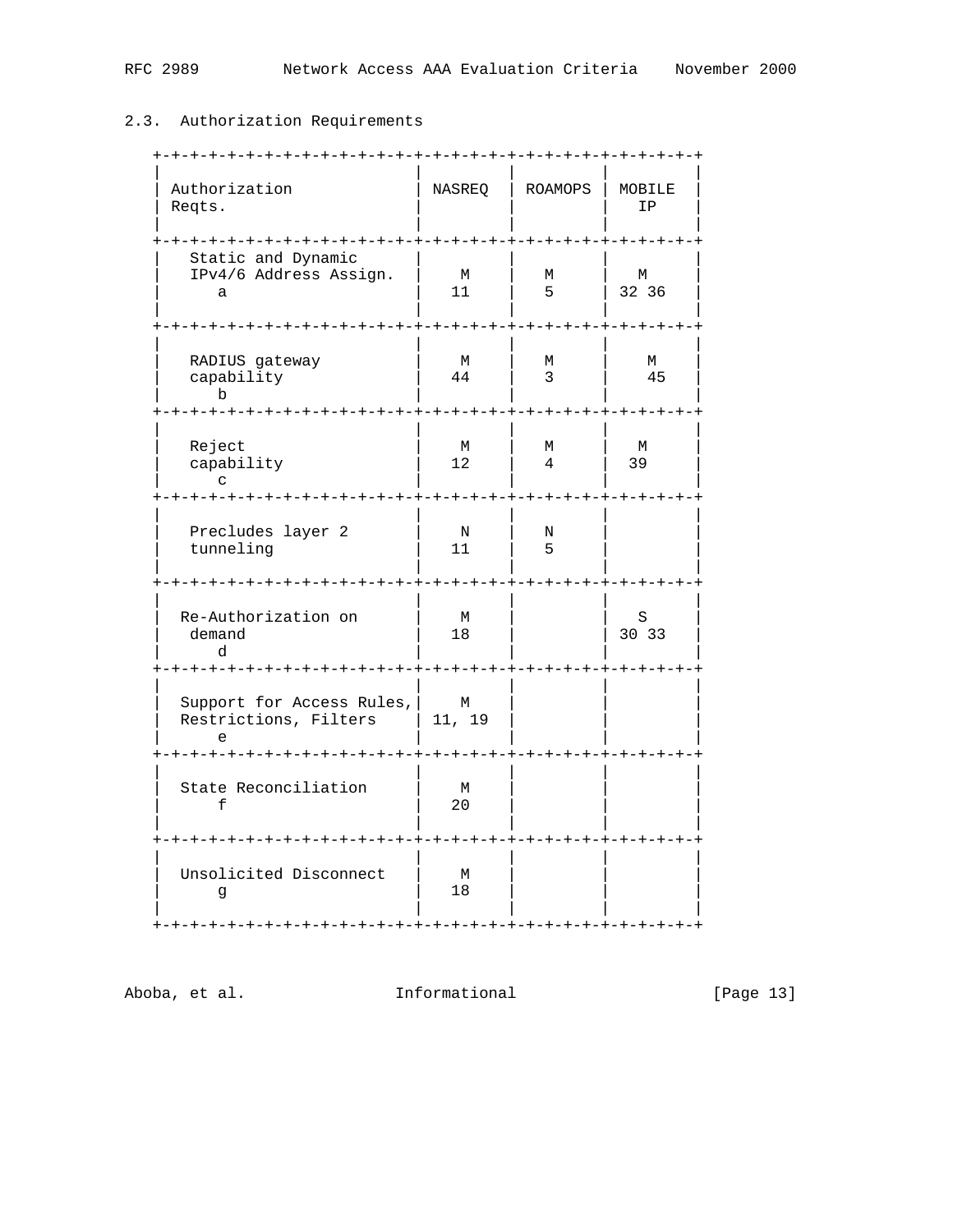Key

- M = MUST
- S = SHOULD
- $O = \text{MAX}$
- N = MUST NOT
- B = SHOULD NOT

Clarifications

- [a] The AAA protocol MUST allow a server to provide a static or dynamic address during the authorization phase of a user and/or device. The address assigned MUST be either of type IPv4 or IPv6. If both the client AND the server are aware of a pre configured address, then it is considered static. Anything else is dynamic.
- [b] This requirement refers to the ability of a new AAA protocol be sufficiently compatible with the large installed base of attributes for existing approaches (RADIUS), such that a server implementation could speak both protocols, or translate between them.
- [c] This requirement refers to the ability of a proxy broker to deny access without forwarding the access request to the AAA server, or to deny access after receiving an access accept from the AAA server.
- [d] This requirement refers to the ability of the AAA client or server to trigger re-authorization, or to the ability of the server to send updated authorization information to the device, such as "stop service." Authorization can allow for a time period, then additional authorization can be sought to continue. A server can initially authorize a user to connect and receive services, but later decide the user is no longer allowed use of the service, for example after N minutes. Authorizations can have a time limit. Re-authorization does not necessarily imply re-authentication.
- [e] This requirement refers to the ability to of the protocol to describe access operational limitations and authorization restrictions to usage to the NAS which includes (but is not limited to):
	- 1. Session expirations and Idle Timeouts
	- 2. Packet filters
	- 3. Static routes
	- 4. QoS parameters

Aboba, et al. Informational [Page 14]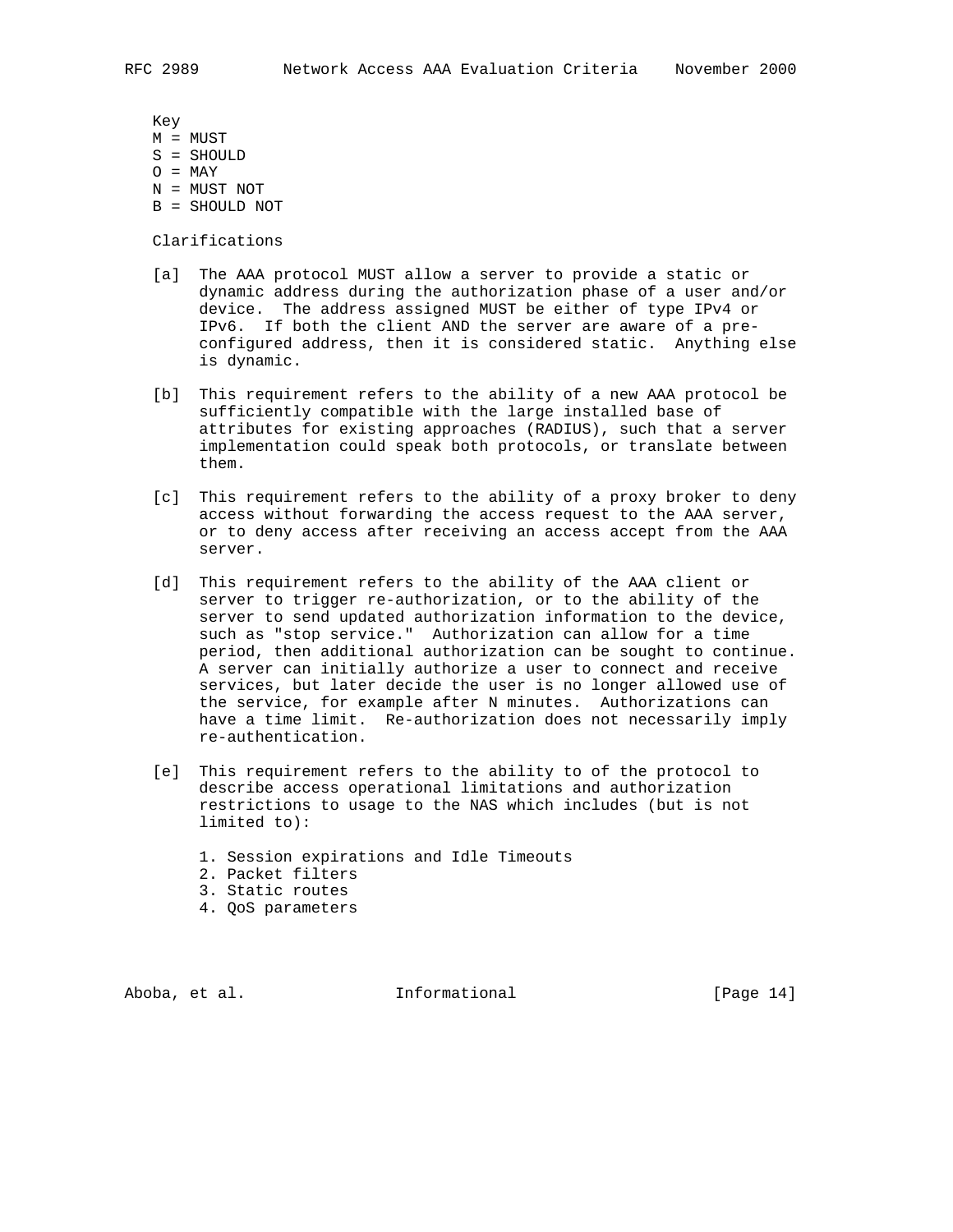[f] This requirement refers to the ability of the NAS to use the AAA server to manage resource allocation state. This capability can assist with, but it is not synonymous with, simultaneous user login control, port usage limitations, or IP address pooling.

 The design must provide for recovery from data loss due to a variety of faults, including NAS and AAA server reboots, and NAS/AAA server communication outages, and MUST be independent of the accounting stream. The granularity of the recovery of state information after an outage may be on the order of a fraction of a minute. In order to provide for state recovery, explicit session/resource status and update and disconnect messages will be required.

 Because of potential multi-domain issues, only systems that allocate or use a resource should track its state.

 [g] This requirement refers to the ability of the AAA server to request the NAS to disconnect an active session for authorization policy reasons.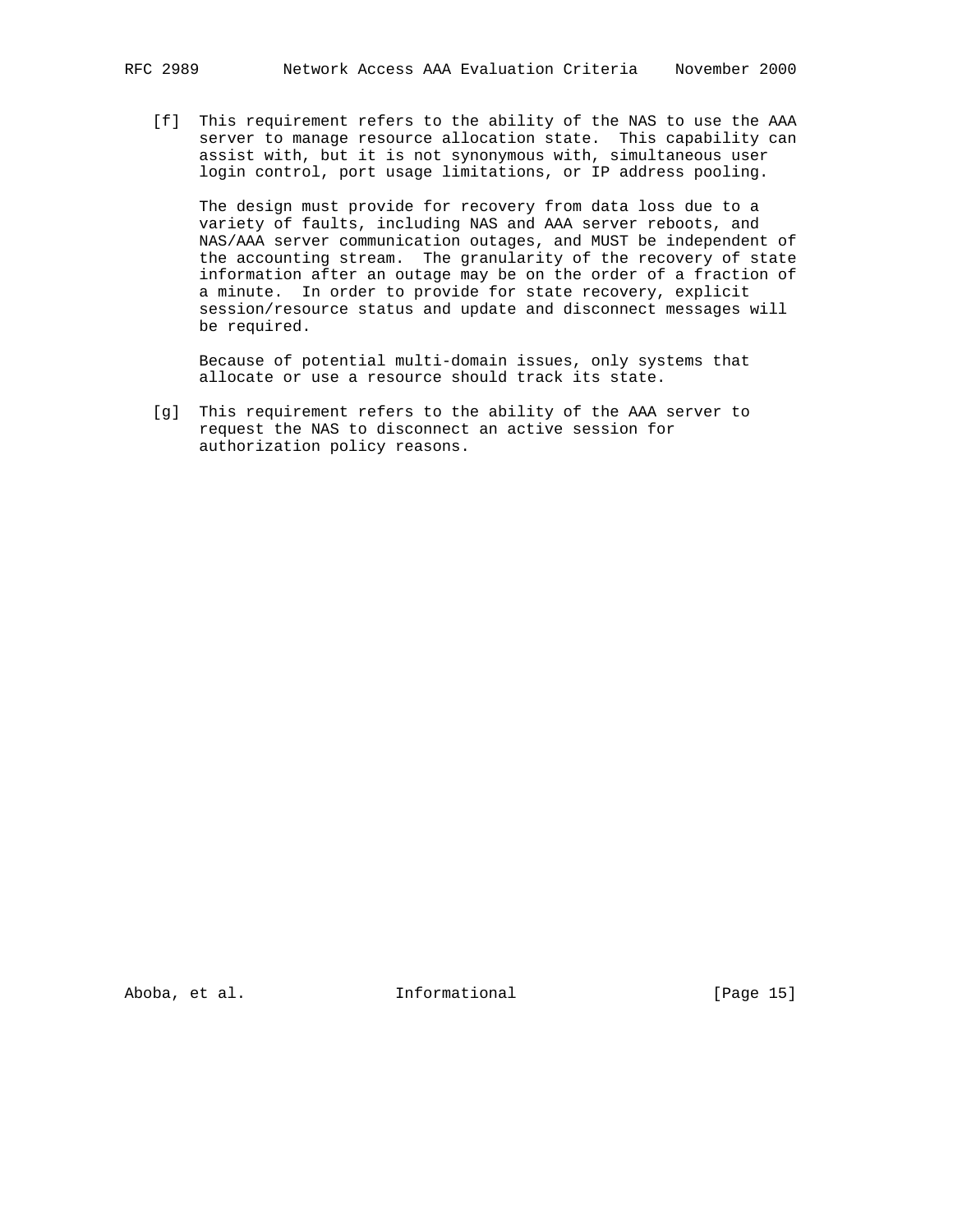# 2.4. Accounting Requirements

| Accounting<br>Reqts.                                          | NASREQ              | <b>ROAMOPS</b>                          | MOBILE<br>ΙP        |
|---------------------------------------------------------------|---------------------|-----------------------------------------|---------------------|
| Real-time accounting<br>a                                     | М<br>14             | М<br>7                                  | М<br>31             |
| - + – + – + – + – + – +<br>Mandatory Compact<br>Encoding<br>b | - + – + – + – +     | -+-+-+<br>М<br>7                        | $\cdot + - + \cdot$ |
| Accounting Record<br>Extensibility                            |                     | -+-+-+-+-+-+-+-+-+-+-+-+-+-+-<br>М<br>7 | М<br>33             |
| Batch Accounting<br>C                                         | S<br>21             |                                         |                     |
| Guaranteed Delivery<br>d                                      | М<br>22             |                                         | М<br>31             |
| -+-+-+-+-+-<br>Accounting Time Stamps<br>e                    | М<br>23             |                                         | М<br>40             |
| -+-+-+-+-+-+-+-+-+-+-+-+-<br>Dynamic Accounting<br>f          | -+-+-+-+<br>М<br>48 | -+-+-+-+-+-                             | -+-+-+              |

Aboba, et al. 1nformational [Page 16]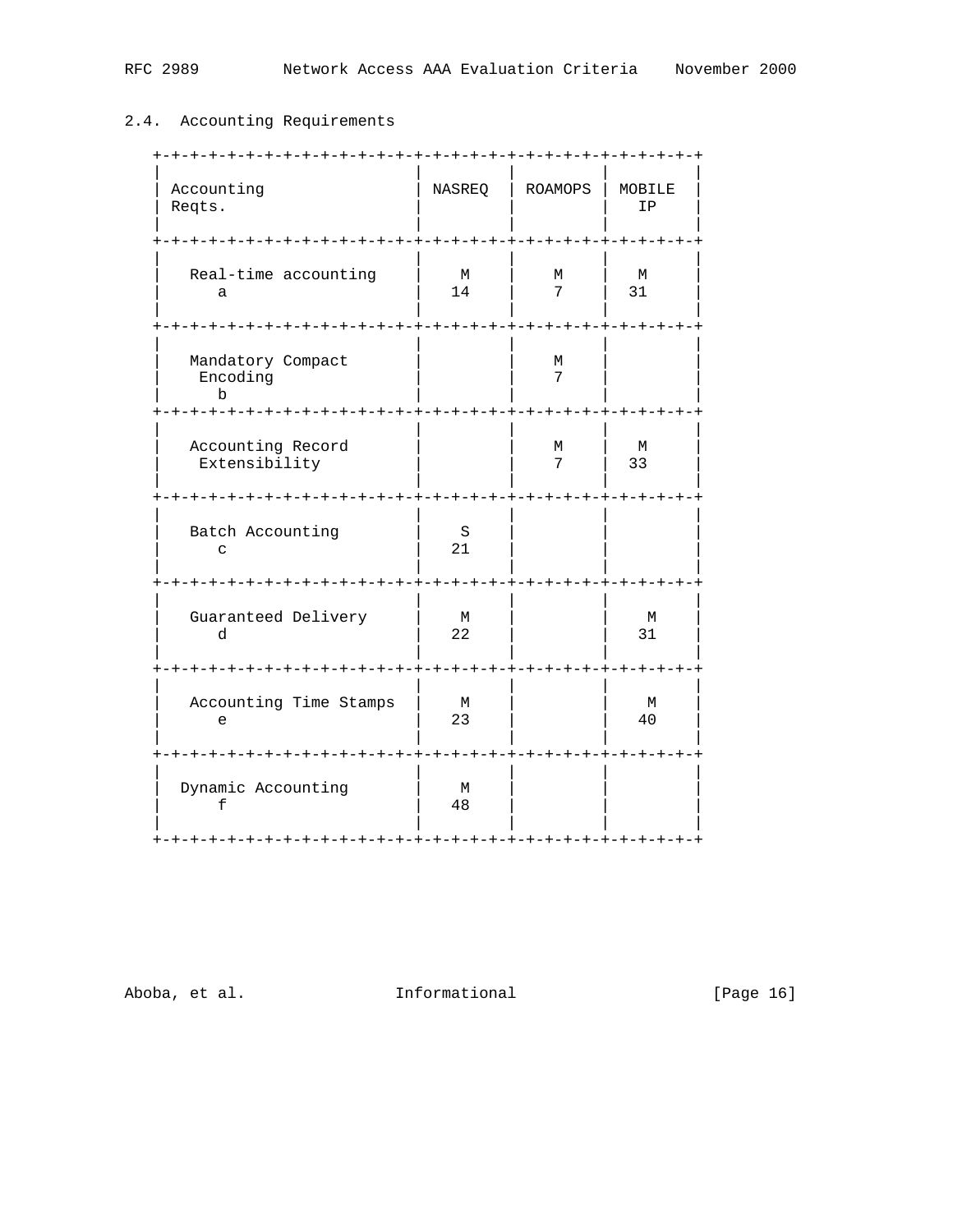Key

- M = MUST
- S = SHOULD
- $O = \text{MAX}$
- N = MUST NOT
- B = SHOULD NOT

Clarifications

- [a] This requirement may be loosely defined as reporting synchronously with events. Typically the time window is on the order of seconds, not milliseconds.
- [b] The AAA protocol's Accounting data format MUST NOT be bloated, imposing a large overhead for one or more accounting data elements.
- [c] This requirement refers to the ability to buffer or store multiple accounting records, and send them together at some later time.
- [d] This is an application layer acknowledgment. This is sent when the receiving server is willing to take responsibility for the message data.
- [e] This requirement refers to the ability to reflect the time of occurrence of events such as log-on, logoff, authentication, authorization and interim accounting. It also implies the ability to provide for unambiguous time-stamps.
- [f] This requirement refers to the ability to account for dynamic authentication and authorization. To support this, there can be multiple accounting records for a single session.
- 2.5. Unique Mobile IP requirements

 In addition to the above requirements, Mobile IP also has the following additional requirements:

Aboba, et al. Informational [Page 17]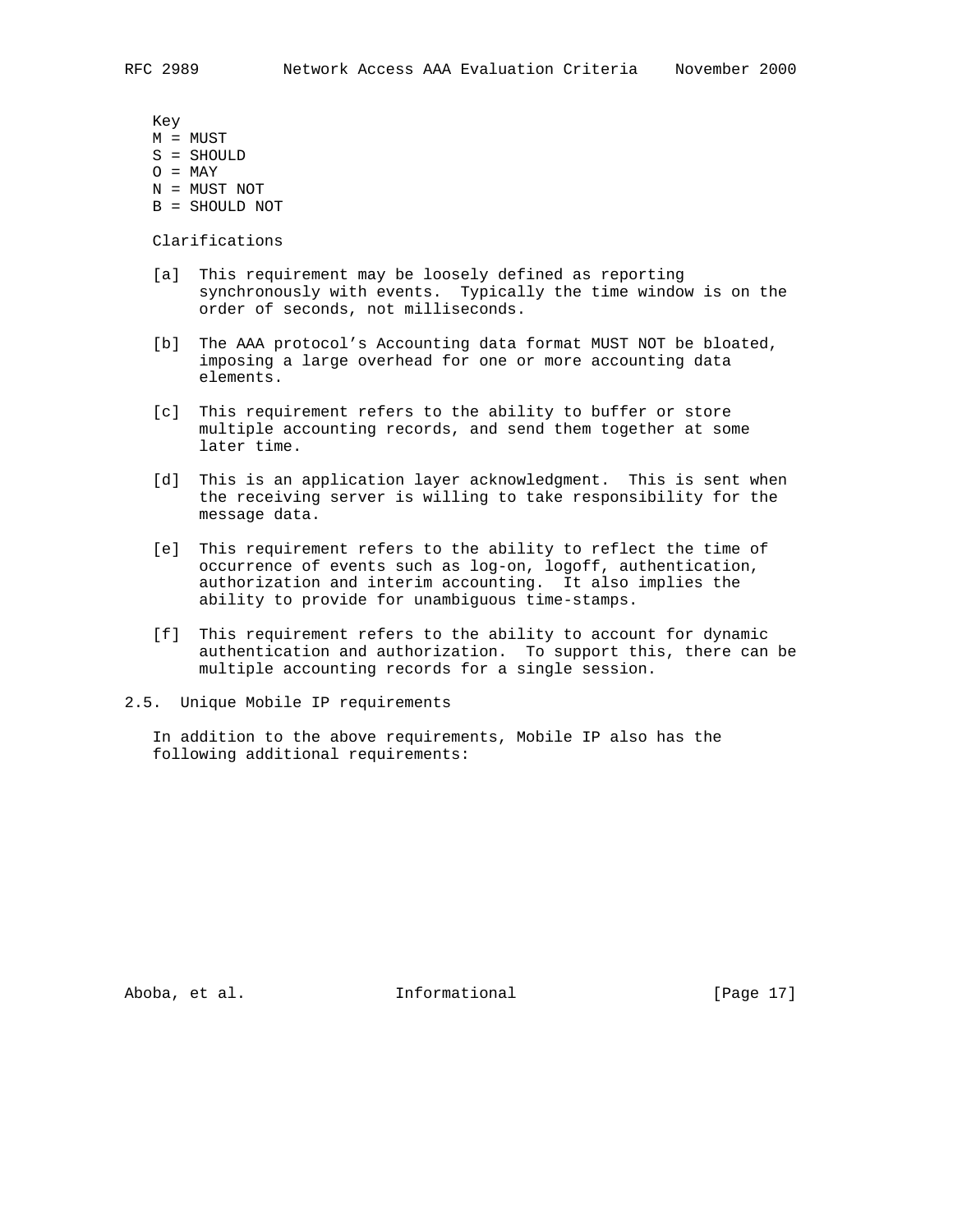| Encoding of Mobile IP<br>registration messages | М<br>33      |
|------------------------------------------------|--------------|
|                                                |              |
| Firewall friendly<br>a                         | М<br>35      |
|                                                |              |
| Allocation of local Home<br>agent              | S/M<br>37/41 |
|                                                |              |

# Key

- M = MUST S = SHOULD  $O = \text{MAX}$
- N = MUST NOT
- B = SHOULD NOT

# Clarifications

 [a] A firewall friendly protocol is one which is designed to accommodate a firewall acting as a proxy. For example, this would permit a Home Agent AAA server situated behind a firewall to be reachable from the Internet for the purposes of providing AAA services to a Mobile IP Foreign Agent.

Notes

 [1] Section 4.2.1 of [2] [2] Section 4.2.2 of [2]. Also see [8]. [3] Section 4.2.3 of [2]. Also see [14]. [4] Section 4.2.4 of [2]. [5] Section 4.2.5 of [2]. [6] Section 4.2.6 of [2]. [7] Section 4.3 of [2]. [8] Section 6 of [3]. Also see [6]. [9] Section 8.2.2.2 of [3]. Also see [14]. [10] Section 8.2.2.1 of [3]. Also see [14]. [11] Section 8.3.2.2 of [3]. Also see [7]. [12] Section 8.1.1 of [3]. [13] Section 8.1.4.4 of [3]. [14] Section 8.4.1.2 of [3].

Aboba, et al. 10 Informational 1999 [Page 18]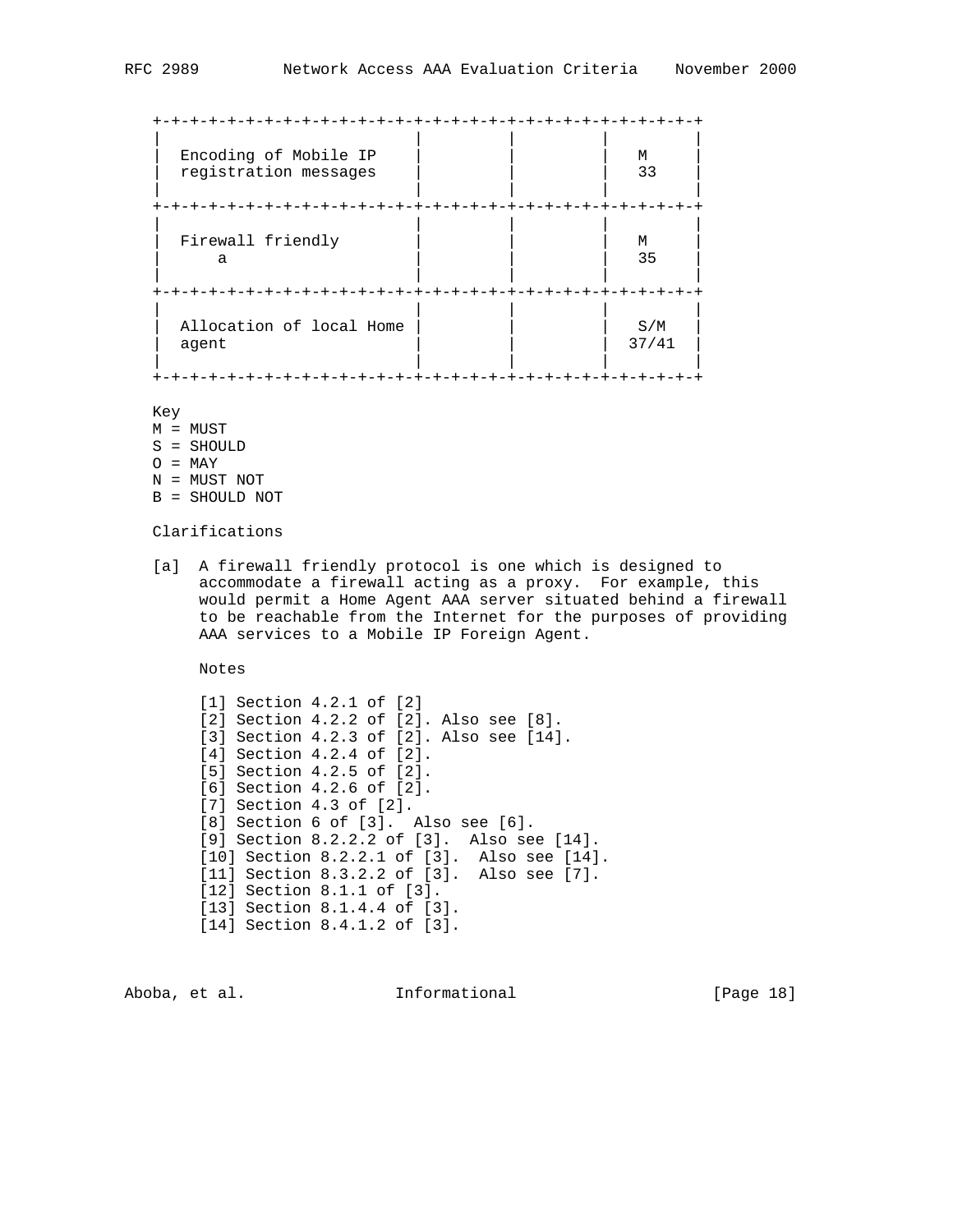```
 [15] Section 8.4.2 of [3].
 [16] Section 8.1.3 of [3].
 [17] Section 8.2.1.2 of [3].
 [18] Section 8.3.1.1 of [3].
 [19] Section 8.3.2.1 of [3]. Also see [7].
 [20] Section 8.3.2.3 of [3]. Also see [6], [7].
 [21] Section 8.4.1.3 of [3].
[22] Section 8.4.1.1 of [3].
[23] Section 8.4.1.4 of [3].
[24] Section 8.4.3.1 of [3].
 [25] Section 8.4.3.2 of [3].
 [26] Section 8.2.3.1 of [3].
 [27] Section 8.3.3.1 of [3].
 [28] Section 8.1.4.1 of [3].
 [29] Refer [15]
 [30] Section 3 of [5]
 [31] Section 3.1 of [5]
 [32] Section 4 of [5]
 [33] Section 5 of [5]
 [34] Section 5.1 of [5]
 [35] Section 5.2 of [5]
 [36] Section 5.3 of [5]
 [37] Section 5.4 of [5]
 [38] Section 5.5 of [5]
 [39] Section 6 of [5]
 [40] Section 5.1 of [4]
 [41] Section 5.2.2 of [4]
 [42] Section 8.2.2.2 of [3]
 [43] Section 8.1.2.3 of [3]
 [44] Section 8.1.2.2 of [3]
 [45] Section 5.4 of [4]
 [46] Section 7 of [4]
 [47] Section 8 of [5]
 [48] Section 8.4.1.5 of [3]
```
# 3. References

- [1] Bradner, S., "Key words for use in RFCs to Indicate Requirement Levels", BCP 14, RFC 2119, March 1997.
- [2] Aboba, B. and G. Zorn, "Criteria for Evaluating Roaming Protocols", RFC 2477, January 1999.
- [3] Beadles, M. and D. Mitton, "Criteria for Evaluating Network Access Server Protocols", Work in Progress.
- [4] Hiller, T., et al., "Cdma2000 Wireless Data Requirements for AAA", Work in Progress.

| [Page 19]<br>Informational<br>Aboba, et al. |  |  |  |  |  |
|---------------------------------------------|--|--|--|--|--|
|---------------------------------------------|--|--|--|--|--|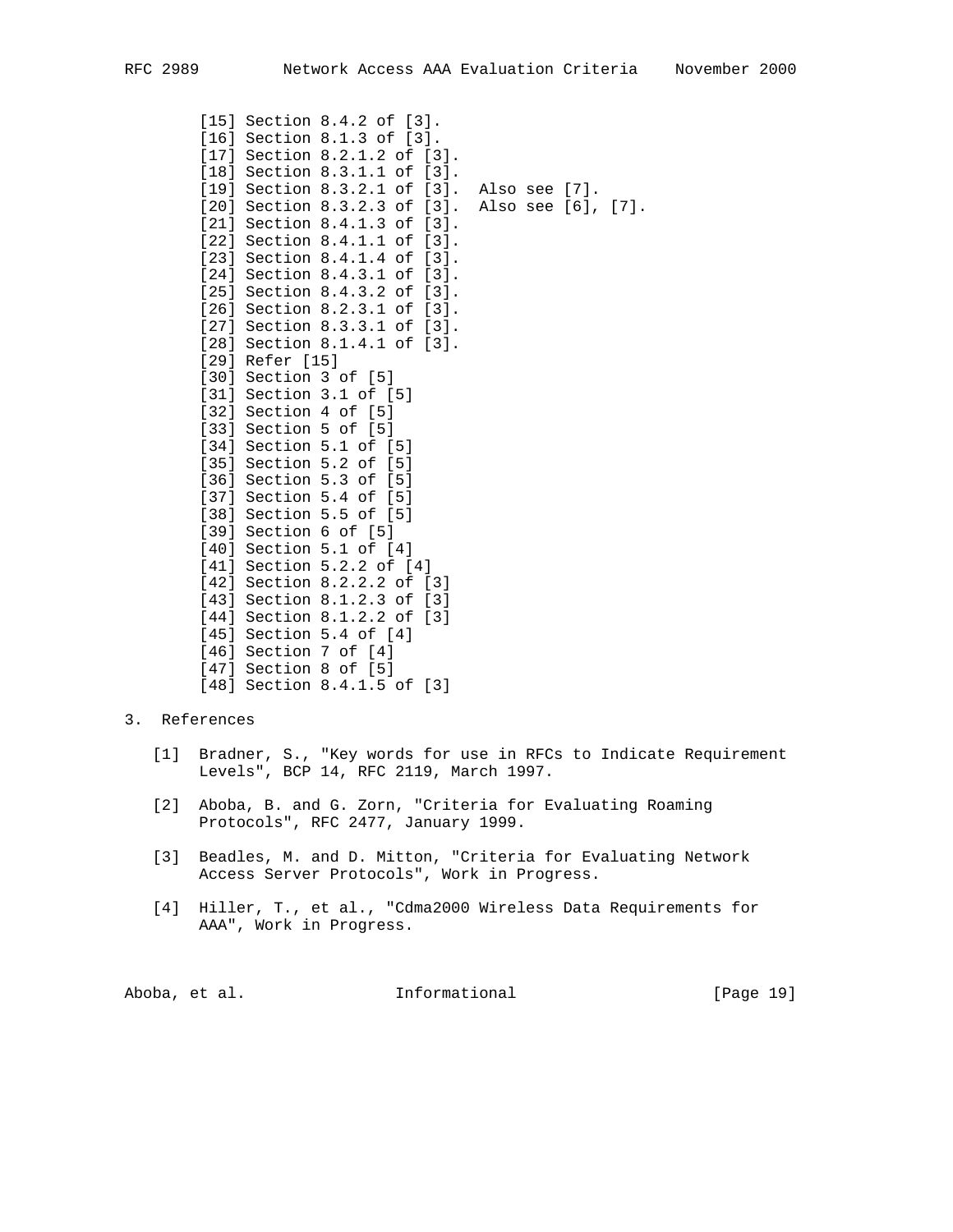- [5] Glass, S., Hiller, T., Jacobs, S. and C. Perkins, "Mobile IP Authentication, Authorization, and Accounting Requirements", RFC 2977, October 2000.
- [6] Mitton, D., Beadles, M., "Network Access Server Requirements Next Generation (NASREQNG) NAS Model", RFC 2881, July 2000.
- [7] Mitton, D., "Network Access Server Requirements: Extended RADIUS Practices", RFC 2882, July 2000.
- [8] Aboba, B. and M. Beadles, "The Network Access Identifier", RFC 2486, January 1999.
- [9] Rigney, C., Willens, S., Rubens, A. and W. Simpson, "Remote Authentication Dial In User Service (RADIUS)", RFC 2865, June 2000.
- [10] Rigney, C., "RADIUS Accounting", RFC 2866, June 2000.
- [11] Simpson, W., Editor, "The Point-to-Point Protocol (PPP)", STD 51, RFC 1661, July 1994.
- [12] Sklower, K., Lloyd, B., McGregor, G., Carr, D. and T. Coradetti, "The PPP Multilink Protocol (MP)", RFC 1990, August 1996.
- [13] Simpson, W., Editor, "PPP LCP Extensions", RFC 1570, January 1994.
- [14] Blunk, L. and J. Vollbrecht, "PPP Extensible Authentication Protocol (EAP)", RFC 2284, March 1998.
- [15] Solomon, J. and S. Glass, "Mobile-IPv4 Configuration Option for PPP IPCP", RFC 2290, Feb 1998
- [16] Calhoun, P. and C. Perkins, "Mobile IP Network Access Identifier Extension for IPv4", RFC 2794, March 2000.
- [17] Perkins, C., "IP Mobility Support", RFC 2002, Oct 1996.
- [18] Johnson, D. and C. Perkins, "Mobility Support in IPv6", Work in Progress.
- [19] Aboba, B. and J. Vollbrecht, "Proxy Chaining and Policy Implementation in Roaming", RFC 2607, June 1999.
- [20] Simpson, W., "PPP Challenge Handshake Authentication Protocol (CHAP)", RFC 1994, August 1996.

Aboba, et al. **Informational** [Page 20]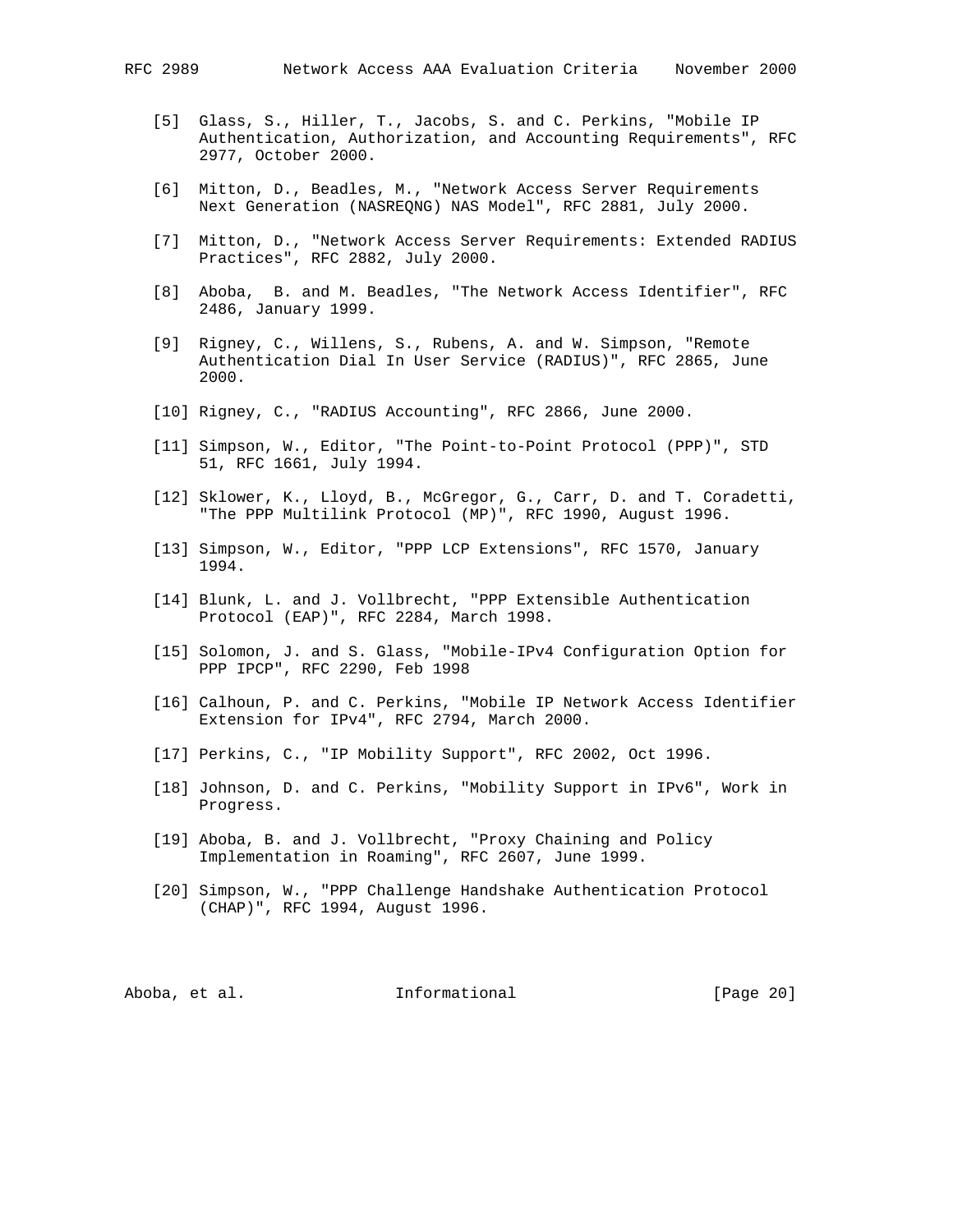4. Security Considerations

 This document, being a requirements document, does not have any security concerns. The security requirements on protocols to be evaluated using this document are described in the referenced documents.

5. IANA Considerations

 This memo does not create any new number spaces for IANA administration.

6. Acknowledgments

 Thanks to the members of the Mobile IP, AAA, and NASREQ working groups who have discussed and commented on these requirements. We would also like to thank the members of the AAA evaluation team, Mike St. Johns, Barney Wolf, Mark Stevens, David Nelson, Dave Mitton, Basavaraj Patil and Stuart Barkley for their thorough review of this document.

7. Authors' Addresses

 Bernard Aboba Microsoft Corporation One Microsoft Way Redmond, WA 98052

 Phone: +1 425-936-6605 Fax: +1 425-936-7329 EMail: bernarda@microsoft.com

 Pat R. Calhoun Network and Security Research Center, Sun Labs Sun Microsystems, Inc. 15 Network Circle Menlo Park, CA 94025

 Phone: +1 650-786-7733 EMail: pcalhoun@eng.sun.com

Aboba, et al. 10 Informational 1999 [Page 21]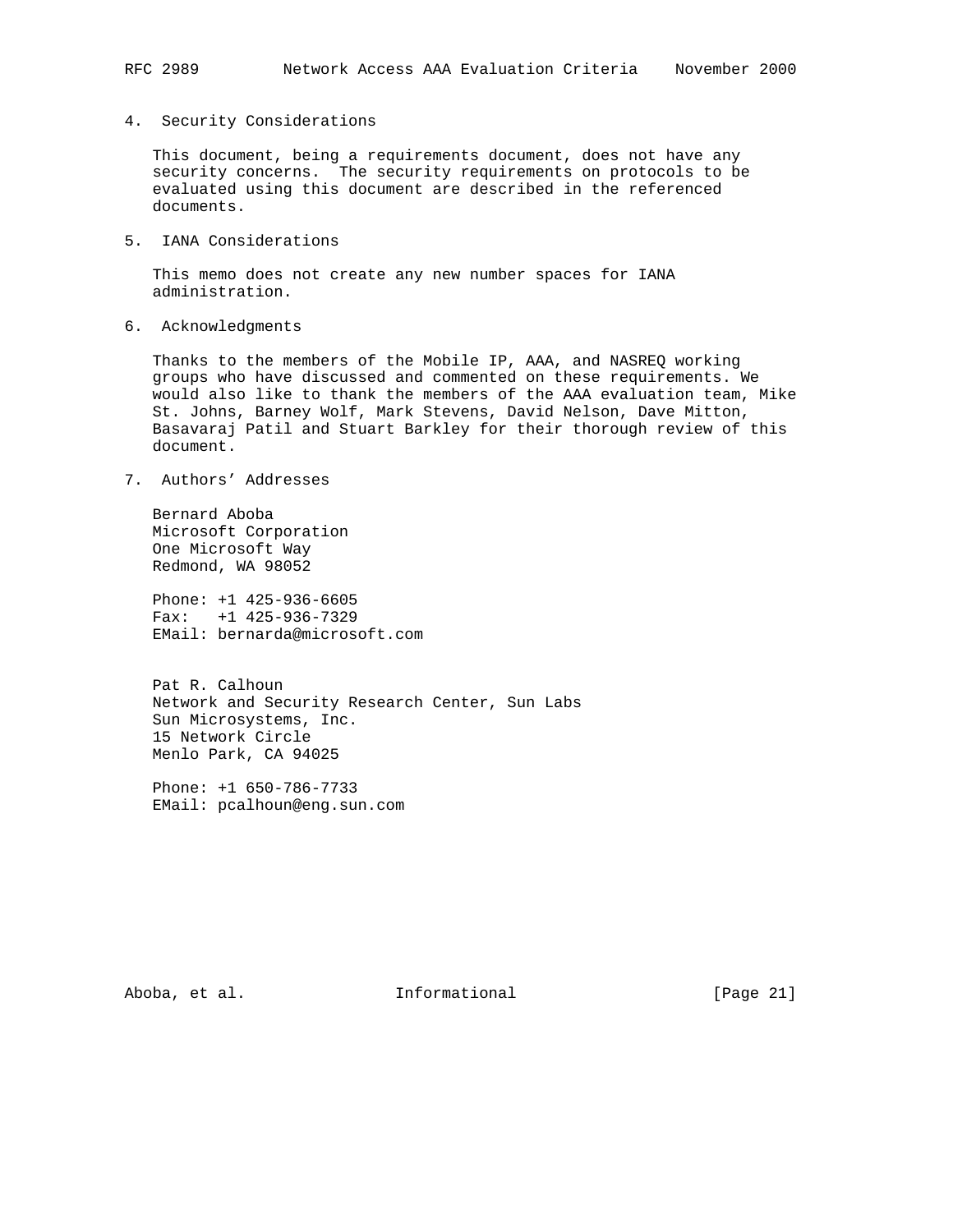Steven M. Glass Sun Microsystems 1 Network Drive Burlington, MA 01845 Phone: +1 781-442-0504 Fax: +1 781-442-1677 EMail: steven.glass@sun.com Tom Hiller Wireless Data Standards & Architectures Lucent Technologies 263 Shuman Drive Room 1HP2F-218 Naperville, IL 60563 Phone: +1 630-976-7673 EMail: tom.hiller@lucent.com Peter J. McCann Lucent Technologies Rm 2Z-305 263 Shuman Blvd Naperville, IL 60566 Phone: +1 630-713 9359 EMail: mccap@lucent.com Hajime Shiino Lucent Technologies Japan Ltd. 25 Mori Bldg. 1-4-30 Roppongi, Minato-ku Tokyo Japan Phone: +81-3-5561-3695 EMail: hshiino@lucent.com Glen Zorn Cisco Systems, Inc. 500 108th Avenue N.E., Suite 500 Bellevue, WA 98004 Phone: +1 425-468-0955 EMail: gwz@cisco.com Aboba, et al. 10 Informational 1999 [Page 22]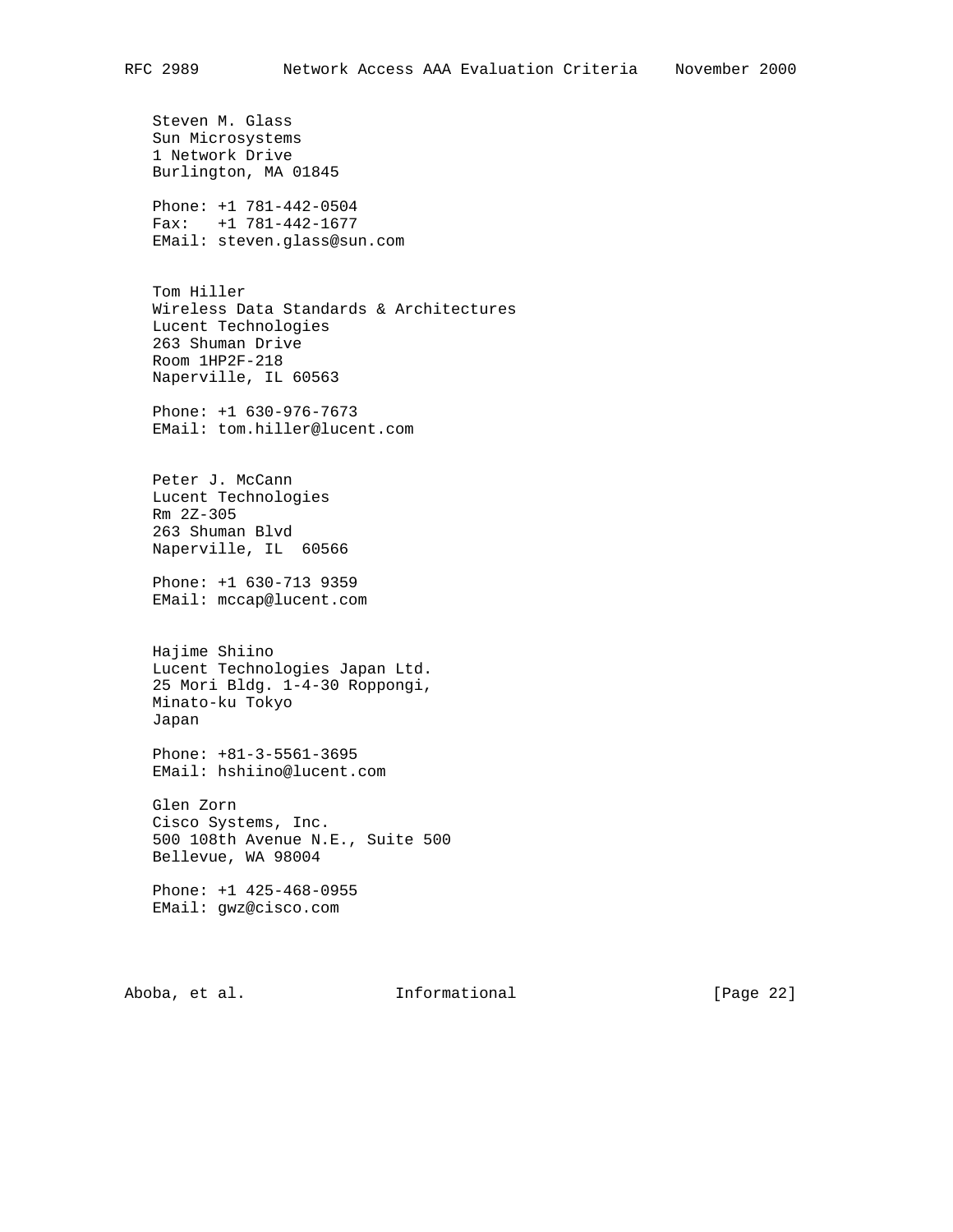Gopal Dommety IOS Network Protocols Cisco Systems, Inc. 170 West Tasman Drive San Jose, CA 95134-1706 Phone: +1 408-525-1404 Fax: +1 408-526-4952 EMail: gdommety@cisco.com Charles E. Perkins Communications Systems Lab Nokia Research Center 313 Fairchild Drive Mountain View, CA Phone: +1 650-625-2986 Fax: +1-650-625-2502 EMail: charliep@iprg.nokia.com Basavaraj Patil Nokia Networks 6000 Connection Dr. Irving, TX 75039 Phone: +1 972-894-6709 Fax: +1 972-894-5349 EMail: Basavaraj.Patil@nokia.com David Mitton Nortel Networks 880 Technology Park Drive Billerica, MA 01821 Phone: +1 978-288-4570 EMail: dmitton@nortelnetworks.com Serge Manning Nortel Networks 2201 Lakeside Blvd Richardson, TX 75082-4399 Phone: +1 972-684-7277 EMail: smanning@nortelnetworks.com Aboba, et al. **Informational** [Page 23]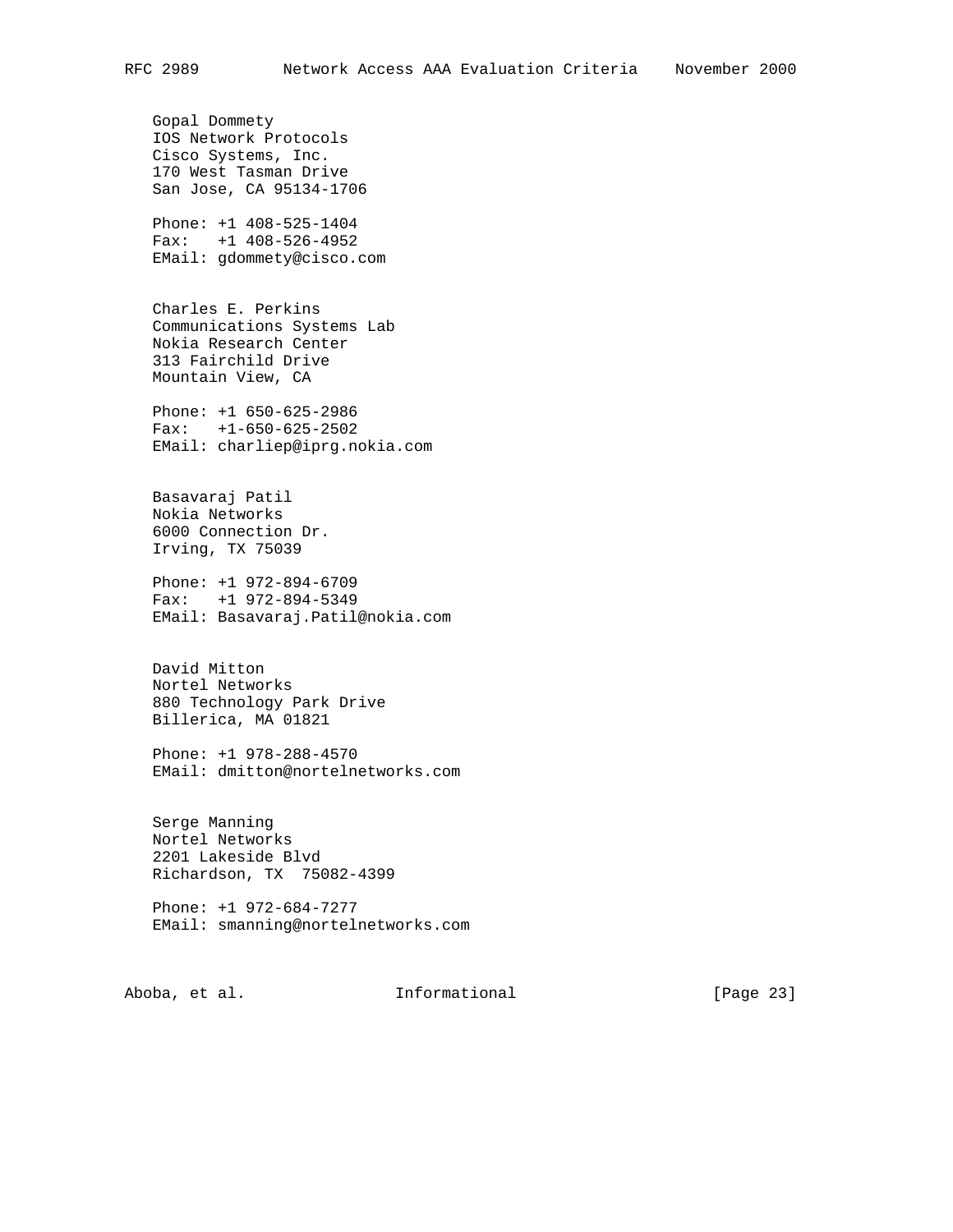Mark Anthony Beadles SmartPipes, Inc. 565 Metro Place South

 Suite 300 Dublin, OH 43017

 Phone: +1 614-923-5657 EMail: mbeadles@smartpipes.com

 Pat Walsh Lucent Technologies 263 Shuman Blvd. 1F-545 Naperville, IL

 Phone: +1 630-713-5063 EMail: walshp@lucent.com

 Xing Chen Alcatel USA 1000 Coit Road Plano, TX 75075

 Phone: +1 972-519-4142 Fax: +1 972-519-3300 EMail: xing.chen@usa.alcatel.com

 Sanjeevan Sivalingham Ericsson Wireless Communications Inc., Rm Q-356C 6455 Lusk Blvd San Diego, CA 92126

 Phone: +1 858-332-5670 EMail: s.sivalingham@ericsson.com

 Alan Hameed Fujitsu 2801 Telecom Parkway Richardson, TX 75082

Phone: +1 972-479-2089

Aboba, et al. 10 Informational 1999 [Page 24]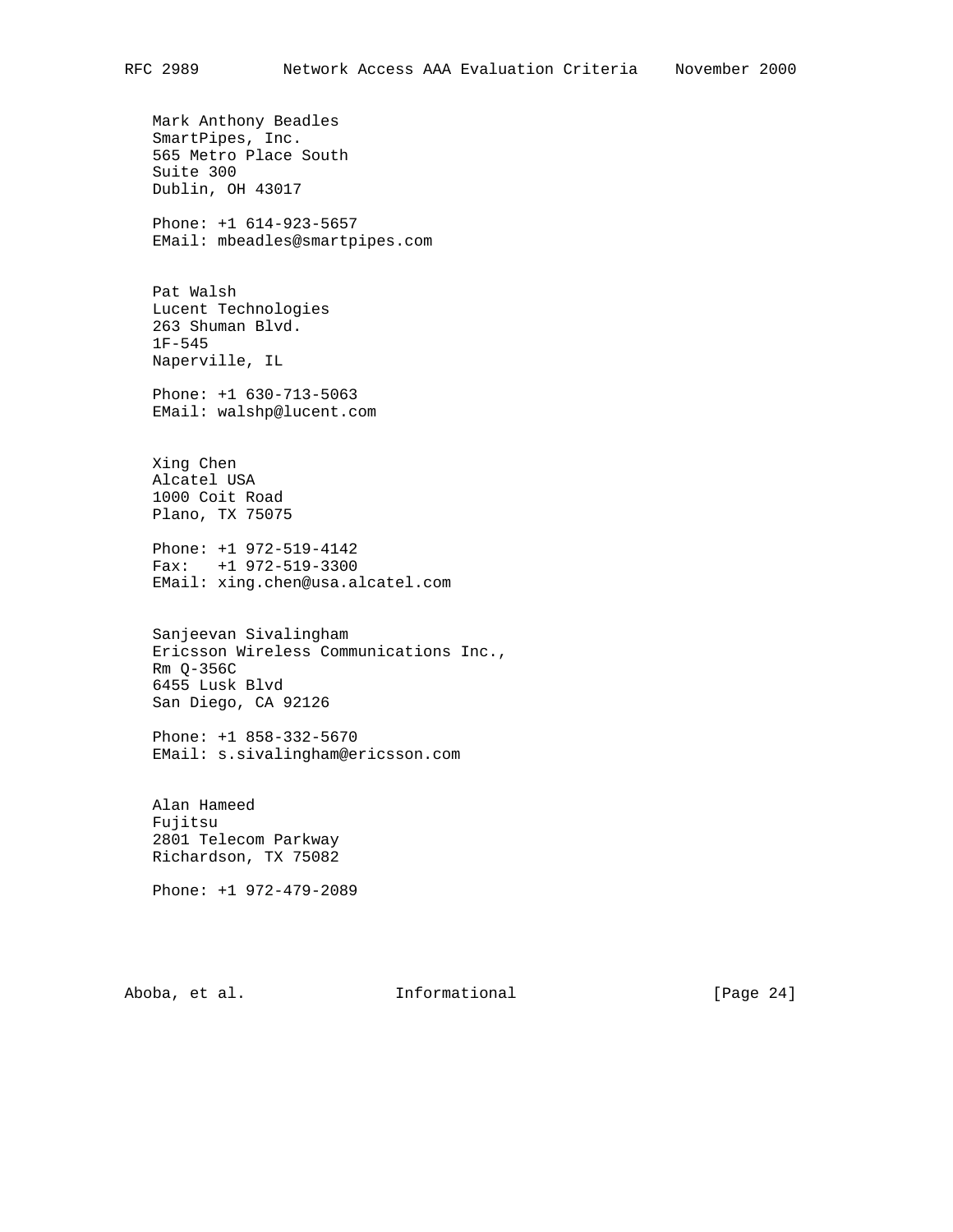Mark Munson GTE Wireless One GTE Place Alpharetta, GA 30004 Phone: +1 678-339-4439

EMail: mmunson@mobilnet.gte.com

 Stuart Jacobs Secure Systems Department GTE Laboratories 40 Sylvan Road, Waltham, MA 02451-1128

 Phone: +1 781-466-3076 Fax: +1 781-466-2838 EMail: sjacobs@gte.com

 Byung-Keun Lim LG Electronics, Ltd. 533, Hogye-dong, Dongan-ku, Anyang-shi, Kyungki-do,431-080 Korea

 Phone: +82-31-450-7199 Fax: +82-31-450-7050 EMail: bklim@lgic.co.kr

 Brent Hirschman 1501 Shure Dr. Arlington Hieghts, IL 60006

 Phone: +1 847-632-1563 EMail: qa4053@email.mot.com

 Raymond T. Hsu Qualcomm Inc. 6455 Lusk Blvd. San Diego, CA 92121

 Phone: +1 619-651-3623 EMail: rhsu@qualcomm.com

Aboba, et al. 10 Informational 1999 [Page 25]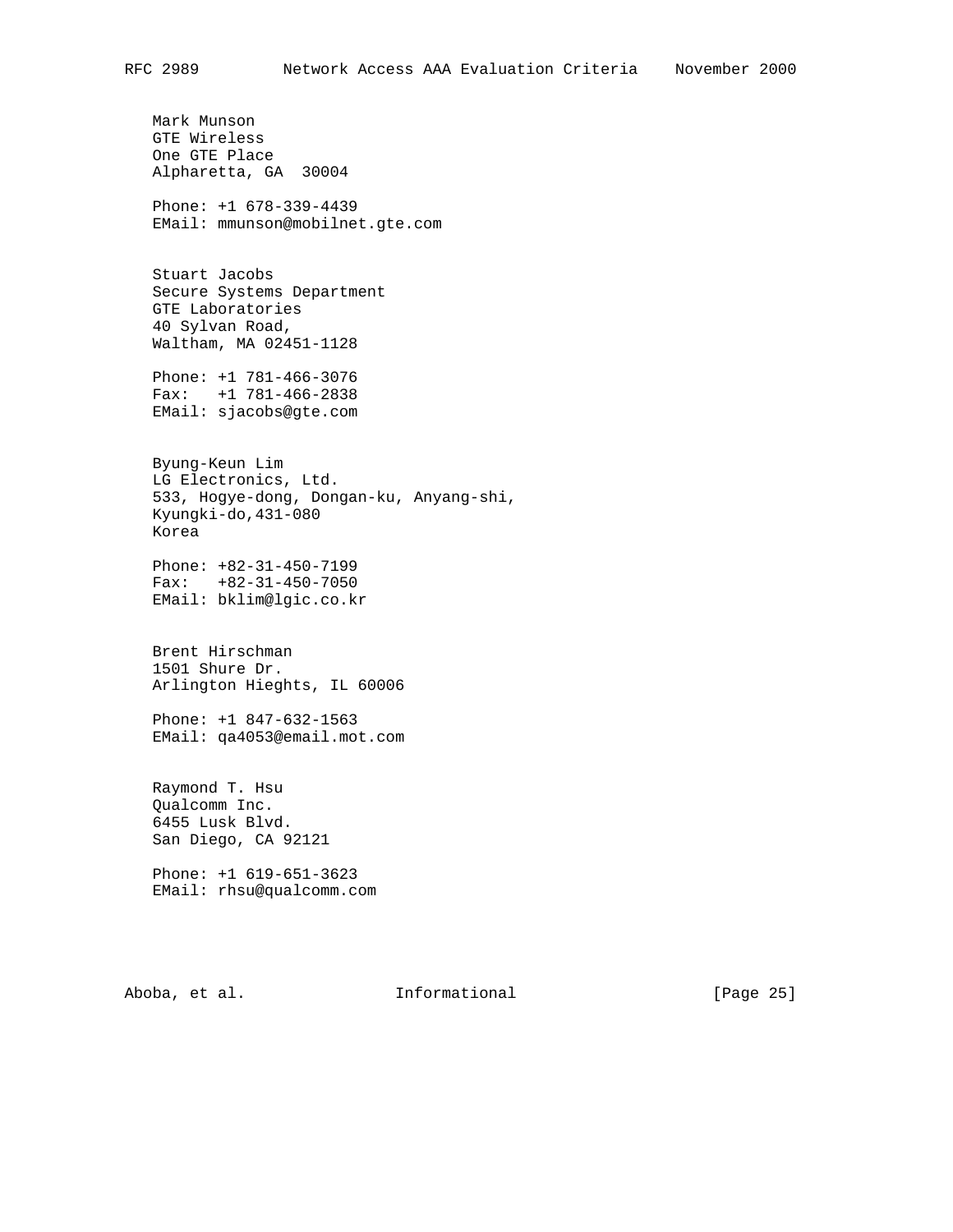Haeng S. Koo Samsung Telecommunications America, Inc. 1130 E. Arapaho Road Richardson, TX 75081

 Phone: +1 972-761-7755 EMail: hskoo@sta.samsung.com

 Mark A. Lipford Sprint PCS 8001 College Blvd.; Suite 210 Overland Park, KS 66210

 Phone: +1 913-664-8335 EMail: mlipfo01@sprintspectrum.com

 Ed Campbell 3Com Corporation 1800 W. Central Rd. Mount Prospect, IL 60056

 Phone: +1 847-342-6769 EMail: ed\_campbell@3com.com

 Name: Yingchun Xu WaterCove Networks One Century Centre, Suite 550 1750 E. Golf Road Schaumburg, IL

 Phone: +1 847-477-9280 EMail: yxu@watercove.com

 Shinichi Baba Toshiba America Research, Inc. PO Box 136, Convent Station, NJ 07961-0136

 Phone: +1 973-829-4795 EMail: sbaba@tari.toshiba.com

Aboba, et al. **Informational** [Page 26]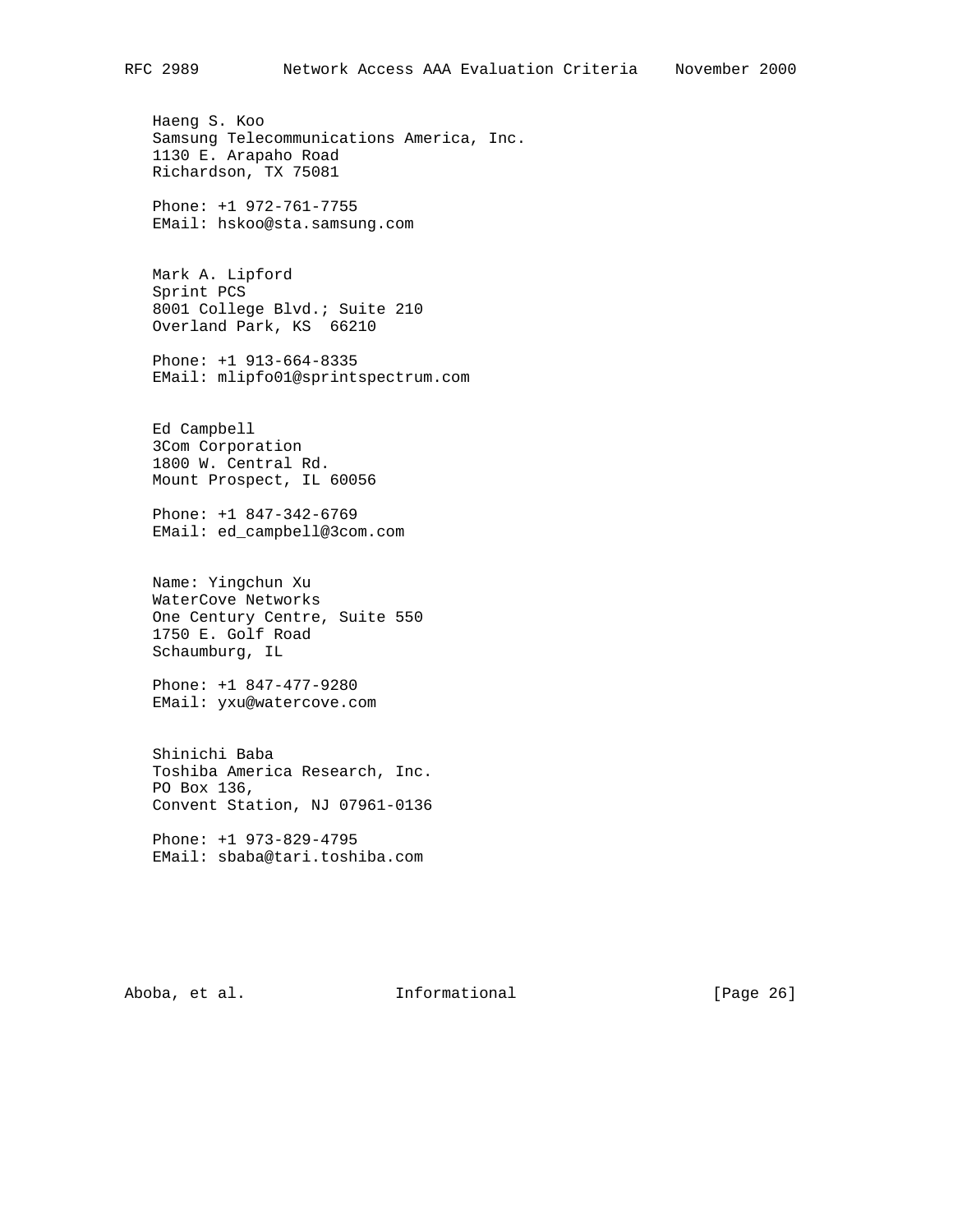Eric Jaques Vodafone AirTouch 2999 Oak Road, MS-750 Walnut Creek, CA 94596

 Phone: +1 925-279-6142 EMail: ejaques@akamail.com

8. Intellectual Property Statement

 The IETF takes no position regarding the validity or scope of any intellectual property or other rights that might be claimed to pertain to the implementation or use of the technology described in this document or the extent to which any license under such rights might or might not be available; neither does it represent that it has made any effort to identify any such rights. Information on the IETF's procedures with respect to rights in standards-track and standards-related documentation can be found in BCP-11. Copies of claims of rights made available for publication and any assurances of licenses to be made available, or the result of an attempt made to obtain a general license or permission for the use of such proprietary rights by implementors or users of this specification can be obtained from the IETF Secretariat.

 The IETF invites any interested party to bring to its attention any copyrights, patents or patent applications, or other proprietary rights which may cover technology that may be required to practice this standard. Please address the information to the IETF Executive Director.

Aboba, et al. **Informational** [Page 27]